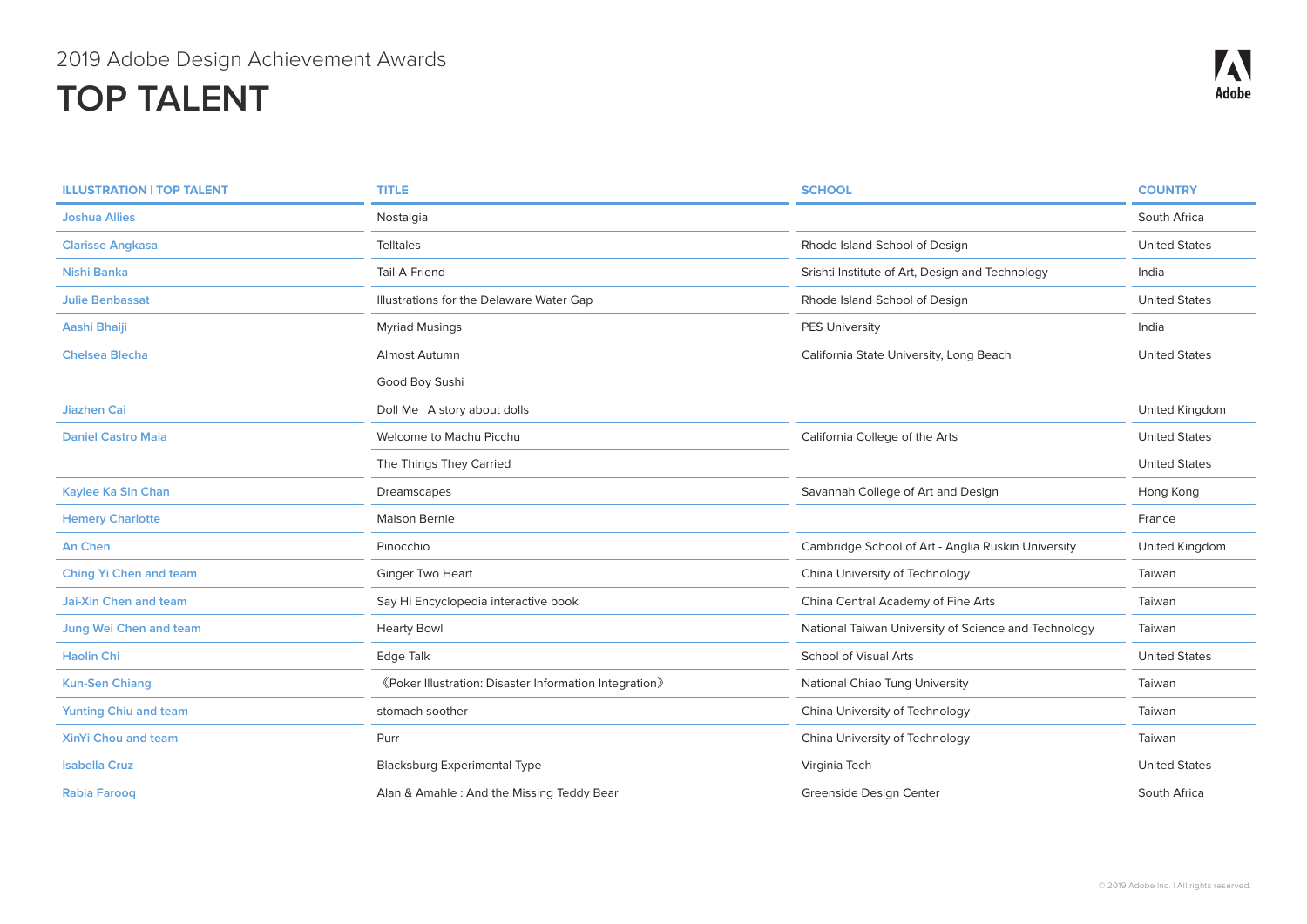| <b>ILLUSTRATION   TOP TALENT</b> | <b>TITLE</b>                                                                                        | <b>SCHOOL</b>                      | <b>COUNTRY</b>       |
|----------------------------------|-----------------------------------------------------------------------------------------------------|------------------------------------|----------------------|
| Lyli Feng                        | The Moonlight Band                                                                                  | University of Brighton             | United Kingdom       |
| <b>Meredith Fields</b>           | Fish Day                                                                                            | <b>Stanford University</b>         | <b>United States</b> |
| <b>Martina Fischmeister</b>      | Book design Divocina                                                                                |                                    | Czech Republic       |
| <b>Katsy Garcia</b>              | Yes You Can: Generate Skateboard Designs                                                            | Savannah College of Art and Design | <b>United States</b> |
| Giovanni Gastaldi                | San Bernardo Art Series                                                                             |                                    | Italy                |
| <b>Daniela Gonzalez</b>          | Dunkin': experience mural                                                                           | Universidad Mesoamericana          | Guatemala            |
| <b>Ryan Hahn</b>                 | The Modular Baxter Rebel Generator                                                                  | Maryland Institute College of Art  | <b>United States</b> |
| <b>Yuying Herr</b>               | <b>Brain Museum</b>                                                                                 | Savannah College of Art and Design | <b>United States</b> |
| <b>YUN-HSIN HSIAO</b>            | Peacock of Drugs                                                                                    | University of Leeds                | United Kingdom       |
| <b>Pei-Chen Hsieh and team</b>   | Pick then Share                                                                                     | Tainan University of Technology    | Taiwan               |
| <b>Celia Hsu</b>                 | <b>Amazon Basics</b>                                                                                | Savannah College of Art and Design | <b>United States</b> |
| <b>XIN-YI HUANG and team</b>     | FULL FULL FULL                                                                                      | <b>Ling Tung University</b>        | Taiwan               |
| <b>Yi-Xuan Huang and team</b>    | 時嶼                                                                                                  | China University of Technology     | Taiwan               |
| <b>Katty Huertas</b>             | <b>Colombian Folk Tales</b>                                                                         | Maryland Institute College of Art  | <b>United States</b> |
|                                  | <b>Hyphenated Identities</b>                                                                        |                                    | <b>United States</b> |
| Anushka Jajodia                  | Nature-based Design for Yellow Apron                                                                | Maryland Institute College of Art  | <b>United States</b> |
| Seoyeon Jang and team            | Anatomy Laboratory of 'The Dark Knight'                                                             | Sungkyunkwan University            | Korea                |
| <b>Seyoung Jang</b>              | Animal character design                                                                             | Savannah College of Art and Design | <b>United States</b> |
| <b>Ruo-Ya Juan and team</b>      | An alternative view: telling the stories of the I-Ching stories through<br>symbolic animal pictures | Cheng-Shiu University              | Taiwan               |
| <b>Claire Kang</b>               | Concept illustration                                                                                | Vancouver Community College        | Canada               |
| <b>Jeesoo Kim</b>                | Captured on Paper: Melbourne Cafe Scene                                                             | <b>RMIT University</b>             | Australia            |
| <b>Kwanwoo Kim</b>               | History of Republic of Korea Navy women                                                             | Sahmyook University                | Korea                |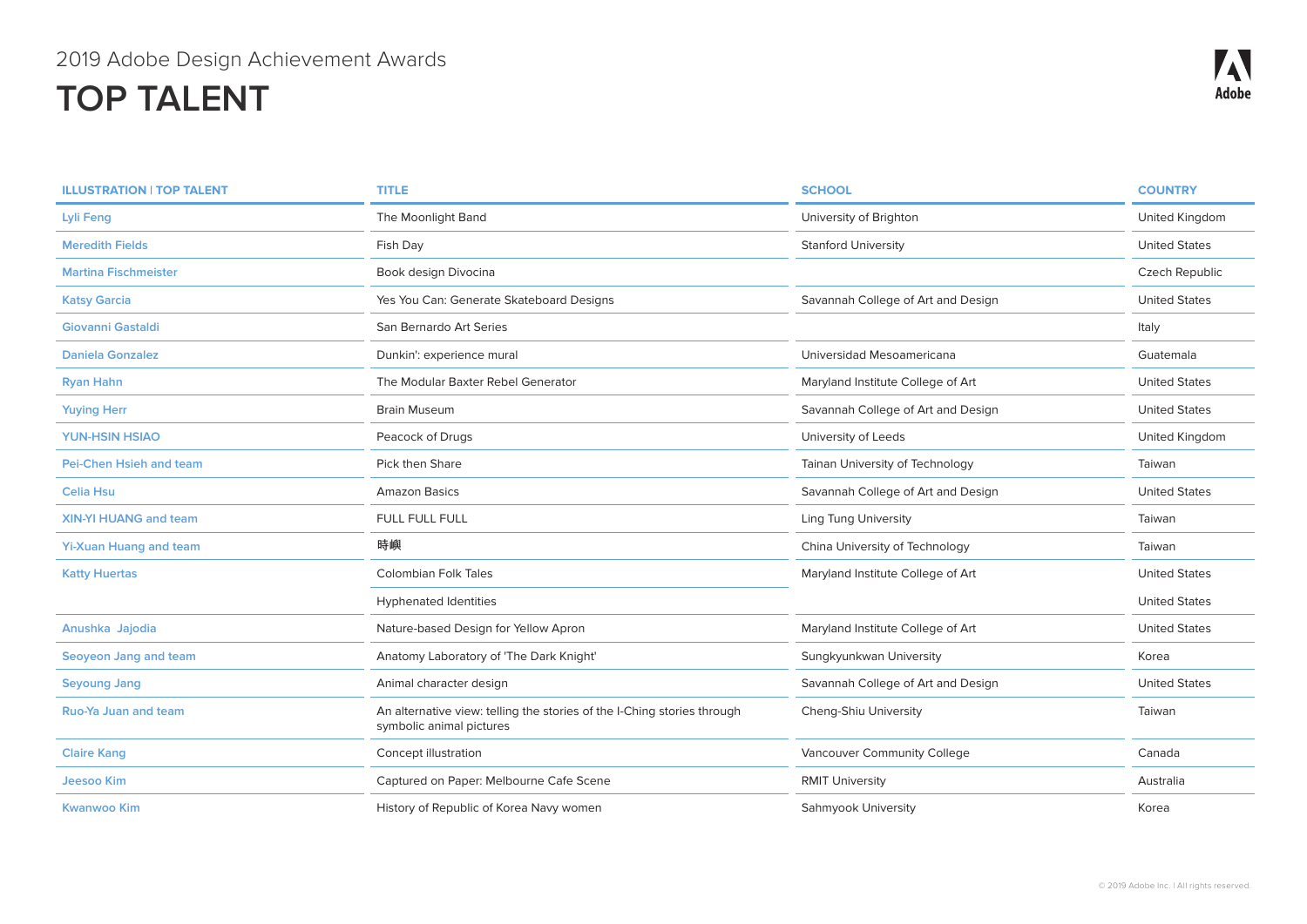| <b>ILLUSTRATION   TOP TALENT</b> | <b>TITLE</b>                                              | <b>SCHOOL</b>                                 | <b>COUNTRY</b>       |
|----------------------------------|-----------------------------------------------------------|-----------------------------------------------|----------------------|
| <b>Ninaad Kothawade</b>          | 36 Days of Type                                           | Pearl Academy, Mumbai                         | India                |
| Tami Kuo                         | The World Cat Show                                        | Savannah College of Art and Design            | <b>United States</b> |
|                                  | The Old Man and the Sea                                   |                                               |                      |
| <b>Kacie Landis</b>              | Letterforms                                               | Southeastern Louisiana University             | <b>United States</b> |
| <b>Jay Larsen</b>                | The Sisters of Hope                                       | Savannah College of Art and Design            | <b>United States</b> |
| <b>Yulong Li</b>                 | Invisible Domination                                      | Nottingham Trent University                   | United Kingdom       |
| <b>Mengchen Lin and team</b>     | <b>GOOD MORNING GONG GUAN</b>                             | China University of Technology                | Taiwan               |
| Pei-Hua lin and team             | Hey!Seaweed                                               | Tainan University of Technology               | Taiwan               |
| <b>RuoTing Lin and team</b>      | <b>SOKA EXPRESS</b>                                       | China University of Technology                | Taiwan               |
| <b>TZU TING LIN and team</b>     | Rainbow Island- Packaging Design for Indigenous Rice Dish | Cheng-Shiu University                         | Taiwan               |
| <b>Jay Lintag</b>                | Alphaburp                                                 | York Sheridan Joint Program in Design         | Canada               |
| <b>Joey Macalle</b>              | The Long Sleep                                            | Fashion Institute of Technology               | <b>United States</b> |
| <b>Udisha Madan</b>              | Sanctuary: A Visual Inquiry Into The Self                 | Srishti Institute of Art, Design & Technology | India                |
| <b>Weitong Mai</b>               | <b>Illustrations for NetEase</b>                          | University of the Arts London                 | United Kingdom       |
|                                  | <b>Golden Slumbers</b>                                    |                                               |                      |
| Salwa Majoka                     | Mind Meteorology                                          | <b>OCAD University</b>                        | Canada               |
| <b>Dion MBD</b>                  | Until We Meet Again (Multiple Pages)                      | Ringling College of Art & Design              | <b>United States</b> |
|                                  | Beyond                                                    |                                               |                      |
| <b>Mary Metzger</b>              | But You Don't Look Sick!                                  | Virginia Commonwealth University              | <b>United States</b> |
| <b>Maria Nechaeva</b>            | Folkъ                                                     |                                               | Thailand             |
| <b>Alexandra Olivia</b>          | Musō                                                      | <b>Australian Catholic University</b>         | Australia            |
| Ariana Pacino                    | DazeyLA Animated Fashion Illustration                     | Art Center College of Design                  | <b>United States</b> |
| <b>Mora Pardo</b>                | The Four Seasons                                          | Universidad Nacional de Cuyo                  | Argentina            |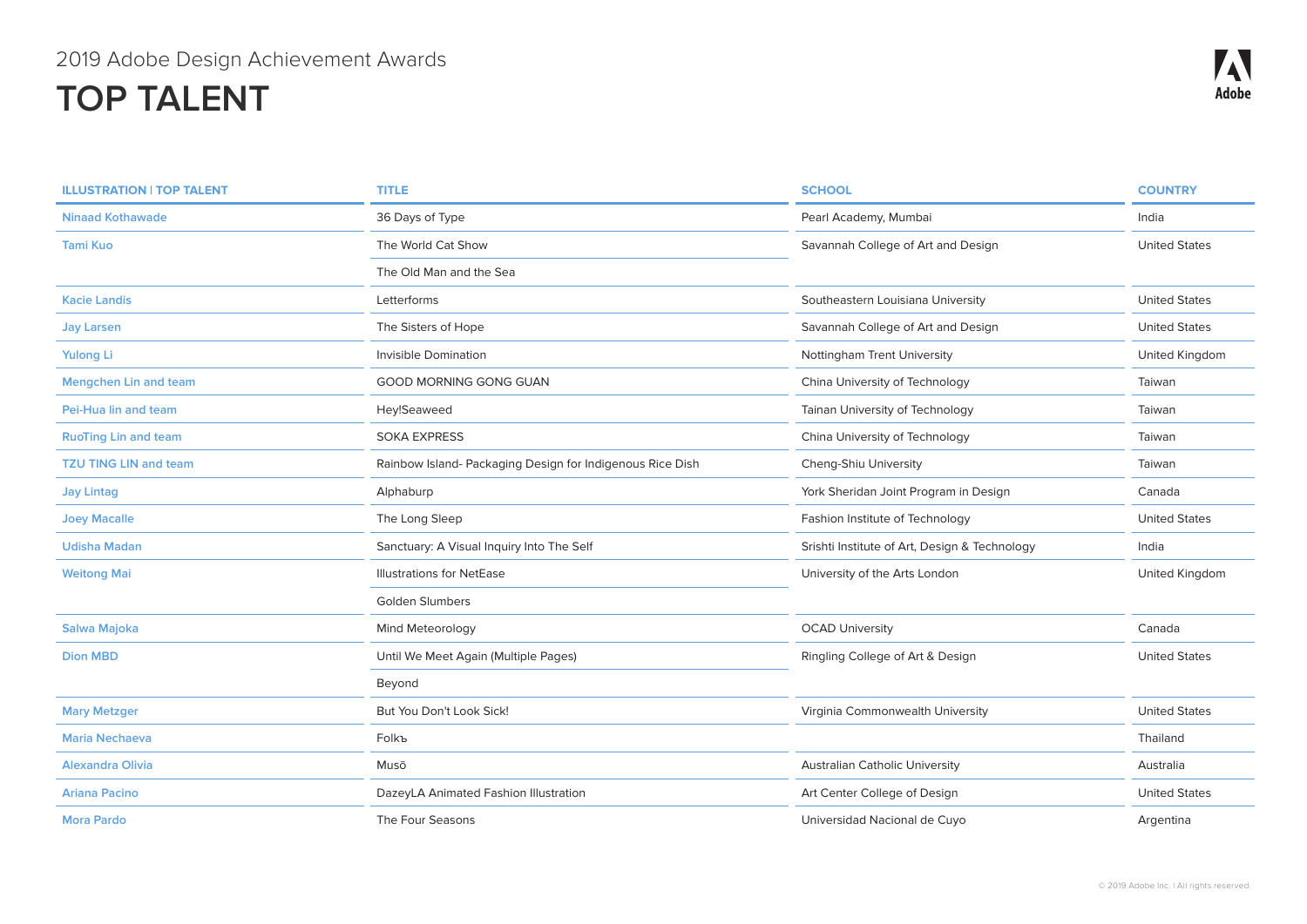| <b>ILLUSTRATION   TOP TALENT</b>  | <b>TITLE</b>                                 | <b>SCHOOL</b>                                                        | <b>COUNTRY</b>       |
|-----------------------------------|----------------------------------------------|----------------------------------------------------------------------|----------------------|
| <b>Arjun Parikh</b>               | The Mask Project                             | Savannah College of Art and Design                                   | <b>United States</b> |
| <b>Chanju Park</b>                | Babayaga and Vasilisa                        |                                                                      |                      |
|                                   | Babayaga-The Red Rider                       | Savannah College of Art and Design                                   | <b>United States</b> |
| <b>Penny Parker</b>               | The Apples of Youth and the Water of Life    | <b>Flinders University</b>                                           | Australia            |
| Yu-Hua Peng and team              | <b>IFRUIT</b>                                | Ming Chuan University                                                | Taiwan               |
| <b>Laurie Perng</b>               | Aesop's Fables                               |                                                                      | <b>United States</b> |
| <b>Jessica Perri</b>              | One Friendship in a Hundred Little Lifetimes | <b>Cal State Fullerton</b>                                           | <b>United States</b> |
| <b>Anna Pers Bräcke</b>           | University of Gothenburg                     | Academy of Design and Crafts, Gothenburg                             | Sweden               |
| <b>Peter Phobia</b>               | Juice Or Sauce                               | <b>School of Visual Arts</b>                                         | <b>United States</b> |
| <b>Abbey Pitzer</b>               | Seedling App & Activity Book                 | Jefferson (Philadelphia University + Thomas Jefferson<br>University) | <b>United States</b> |
| <b>Ivana Quintanar</b>            | <b>NEW ERA</b>                               | <b>UDEM</b>                                                          | Mexico               |
| <b>Azuravesta Rastan</b>          | <b>Planetary Satellites</b>                  | University of Toronto                                                | Canada               |
| <b>Amalia Restrepo</b>            | Diversity                                    | Savannah College of Art and Design                                   | <b>United States</b> |
| <b>Kelsey Robinson</b>            | Concrete Jungle                              | Milwaukee Institute of Art and Design                                | <b>United States</b> |
| <b>Rebekah Seiler</b>             | Life                                         | Virginia Tech                                                        | <b>United States</b> |
| <b>Joanna Song</b>                | <b>Stripes Anthology</b>                     | York Sheridan Joint Program in Design                                | Canada               |
| <b>Katy Spore and team</b>        | Descent                                      | North Carolina State University                                      | <b>United States</b> |
| <b>Charmaine Tan</b>              | Eastern Poison Gin                           | Temasek Polytechnic                                                  | Singapore            |
| <b>Veena Thakre</b>               | Indian-birds                                 | <b>IIT Hyderabad</b>                                                 | India                |
| <b>Chuang Ting-Hsuan and team</b> | Eighteen flavors of spicy noodles            | China University of Technology                                       | Taiwan               |
| <b>George Tonks</b>               | Endangered                                   | The Arts University at Bournemouth                                   | United Kingdom       |
| <b>Trung Tran</b>                 | The Toad Fairy Picture Book                  | Singapore Management University                                      | Singapore            |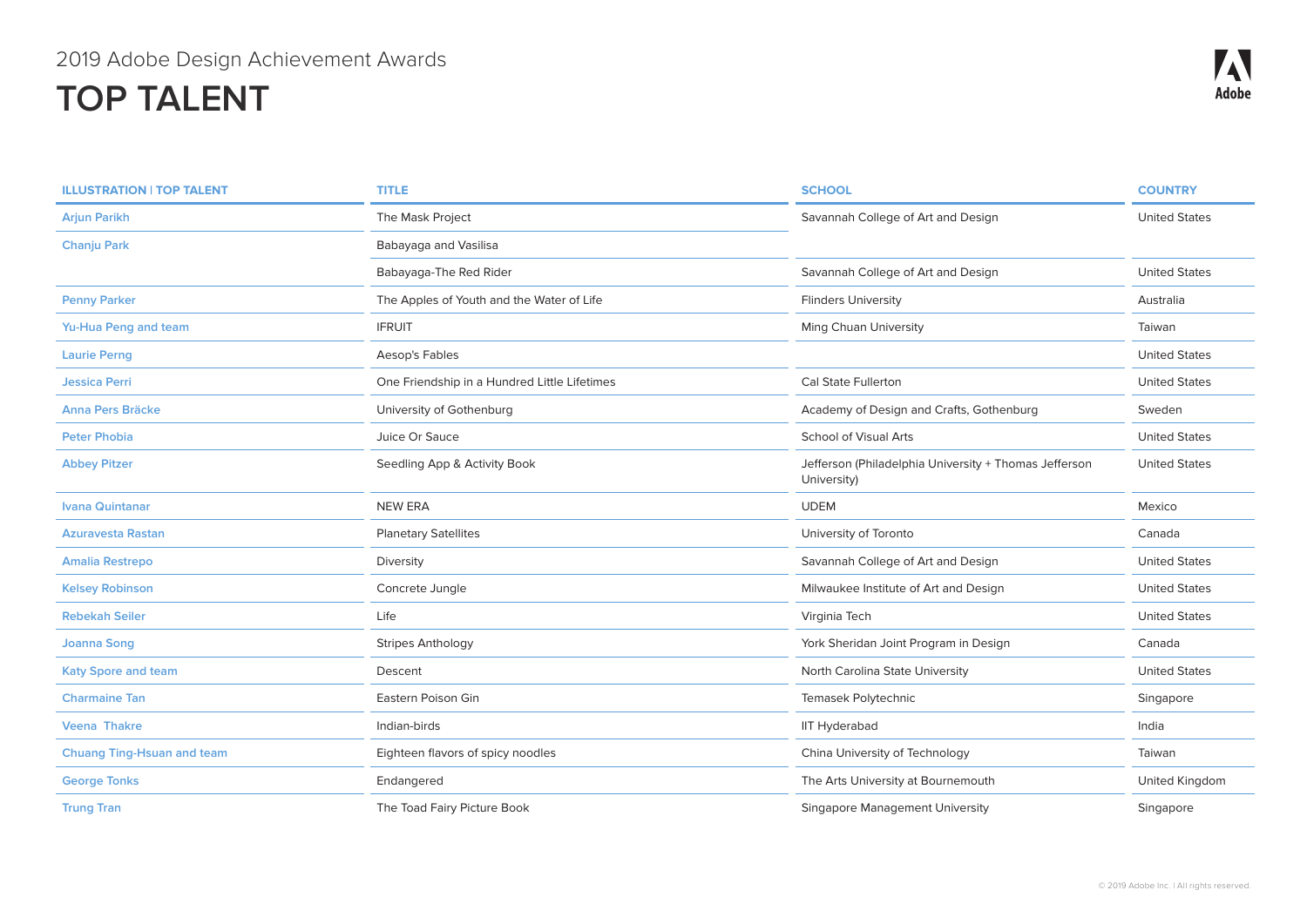| <b>ILLUSTRATION   TOP TALENT</b> | <b>TITLE</b>                                                        | <b>SCHOOL</b>                            | <b>COUNTRY</b>       |
|----------------------------------|---------------------------------------------------------------------|------------------------------------------|----------------------|
| <b>Trung Tran</b>                | Lawrence of Arabia Picture Book                                     | <b>Singapore Management University</b>   | Singapore            |
|                                  | Illustrations Volume - Stories from the East                        |                                          |                      |
| <b>Wednesday Tran</b>            | "sữa" means milk in vietnamese                                      | University of California, San Diego      | <b>United States</b> |
| <b>Martin Vidal</b>              | Triumph Bonneville Bobber                                           | Escuela Da Vinci                         | Argentina            |
| <b>Amelie Wang</b>               | Chinese traditional Idiom story: Endure Present Hardships to Revive | Savannah College of Art and Design       | <b>United States</b> |
| <b>CHI WANG and team</b>         | Sound of nature, landscape sound pop-ups card                       | China University of Technology           | Taiwan               |
| jinke wang                       | 2018-19 works                                                       | <b>OCAD University</b>                   | Canada               |
| <b>Con Worrall</b>               | Honest Monkey Brewery Lable                                         | Cape Town Creative Academy               | South Africa         |
| <b>Chen Wun-Jie and team</b>     | <b>ATYPICAL DAILY</b>                                               | <b>Ling Tung University</b>              | Taiwan               |
| <b>Yanyin Xu</b>                 | One by One                                                          | University of the Arts London            | United Kingdom       |
| <b>Yi-jing Yang and team</b>     | Prosperous Thin Noodles                                             | China University of Technology           | Taiwan               |
| <b>Nic Yulo</b>                  | See Sky Pig                                                         |                                          | <b>United States</b> |
| Claudia Zavala                   | A Stroll in the Woods                                               | Pontificia Universidad Católica de Chile | Chile                |
| Yueyue (Zoey) Zhang              | Wooden Toy- International dolls                                     | Rochester Institute of Technology        | <b>United States</b> |
| <b>Ran Zheng</b>                 | The Story of Doctor Dolittle                                        | Rhode Island School of Design            | <b>United States</b> |
|                                  | Girls                                                               |                                          |                      |
| <b>Rolands Zilvinskis</b>        | The Flying Cheese Brigade                                           | <b>LIT LSAD</b>                          | Ireland              |

| <b>PHOTOGRAPHY   TOP TALENT</b> | TITLE              | <b>SCHOOL</b>             | <b>COUNTRY</b> |
|---------------------------------|--------------------|---------------------------|----------------|
| <b>Omar Bastemeijer</b>         | Beauty of the skin | Grafisch Lyceum Rotterdam | Netherlands    |
| Ana Belem                       | <b>Bodies</b>      | Tecnologico de Monterrey  | Mexico         |
| Namita Bhatnagar                | Malvan Katta       | MIT Institute of Design   | India          |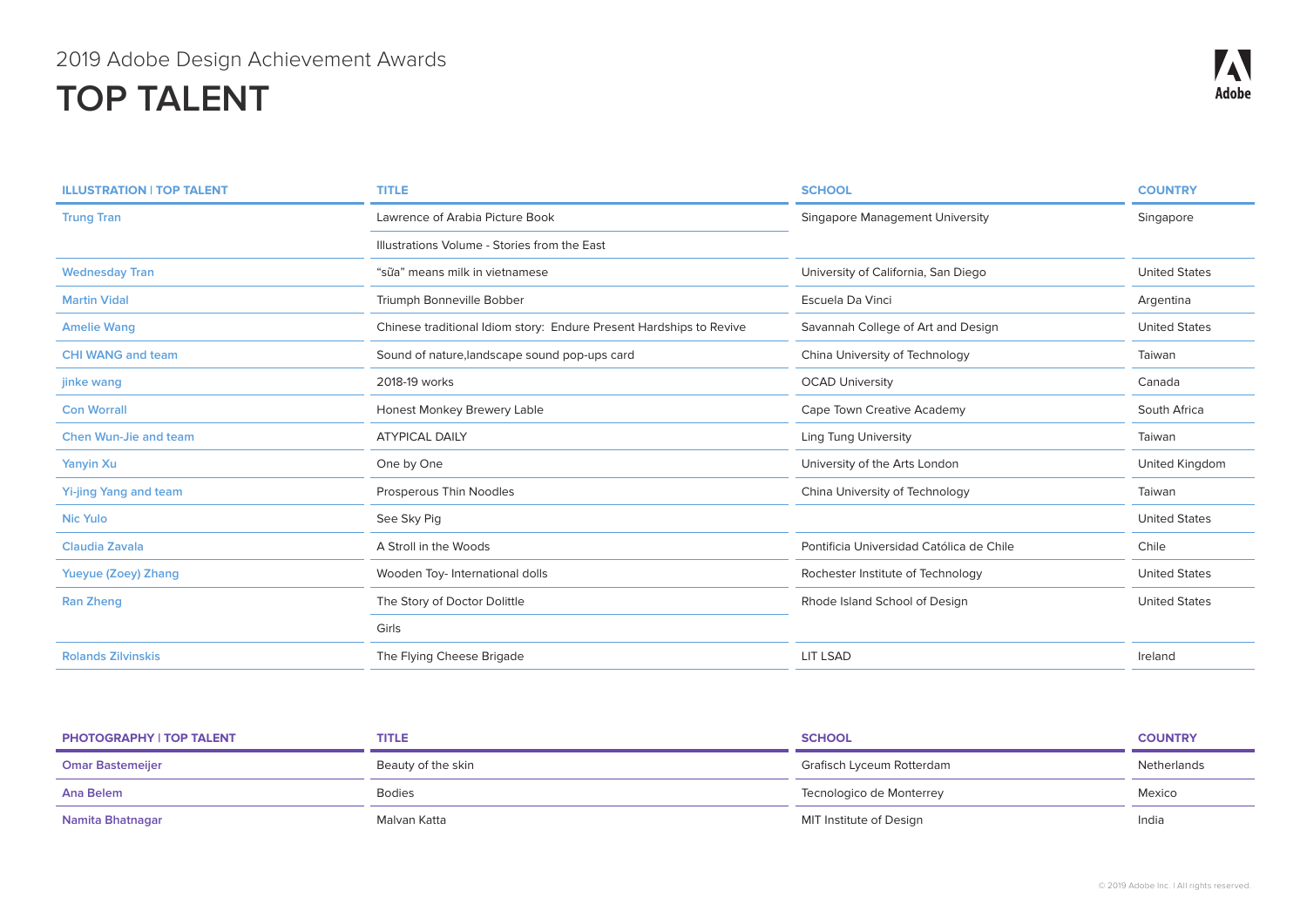| <b>PHOTOGRAPHY   TOP TALENT</b>   | <b>TITLE</b>                                          | <b>SCHOOL</b>                                  | <b>COUNTRY</b>       |
|-----------------------------------|-------------------------------------------------------|------------------------------------------------|----------------------|
| <b>Winish Chedi</b>               | Panoramic Views of Vietnam                            | Grafisch Lyceum Rotterdam                      | Netherlands          |
| <b>Ivana Desancic</b>             | Birth of a Faerie                                     | New High School                                | <b>United States</b> |
| <b>Caitlin Gmehling</b>           | Indietronica Music Interpretation                     | Swinburne University of Technology             | Australia            |
| <b>Tyler Hooks</b>                | Figura                                                | <b>School of Visual Arts</b>                   | <b>United States</b> |
| <b>Steevenson Jean Louis</b>      | Wrinkle Time                                          | The City College of New York                   | <b>United States</b> |
| <b>Christopher Jimenez</b>        | Architecture is Powerful                              | Abilene Christian University                   | <b>United States</b> |
| <b>Sabeehah Kadjee</b>            | Gin Rebrand - Hope Gin                                | Greenside Design Center                        | South Africa         |
| Jedidiah Kamuyu                   | <b>Black is Golden</b>                                | University of Nairobi                          | Kenya                |
| <b>Gurpreet Kaur and team</b>     | <b>Borderless Love</b>                                |                                                | India                |
| <b>Nikhil Mittal</b>              | The Rise of Child Terrorist                           | National Institute of Design, Ahmedabad        | India                |
| <b>Chad Murray</b>                | Living in a White World                               | Southeastern Louisiana University              | <b>United States</b> |
| <b>Michael Neal</b>               | Snowfall                                              | <b>OCAD University</b>                         | Canada               |
| Jean Claude Nsabimana             | <b>DETRITUS HEROES</b>                                | Stellenbosch Academy of Design and Photography | South Africa         |
| <b>Sarah Ohta</b>                 | shapes, lines and form                                | <b>Stanford University</b>                     | <b>United States</b> |
| <b>Pedro Parra</b>                | Music, the new Esperanto.                             | <b>ESNE</b>                                    | Spain                |
| <b>Adriano Rodrigues and team</b> | <b>Chemical Element Neon</b>                          | Hudson Valley Community College                | <b>United States</b> |
| <b>Emmanuel Rosario</b>           | Untitled                                              | The City College of New York                   | <b>United States</b> |
| <b>Joanna Sellick</b>             | the photographic musing of a strange and curious girl | University of Lincoln                          | United Kingdom       |
| <b>Shantanu Sharma</b>            | <b>TALKING TO MYSELF</b>                              | <b>School of Visual Arts</b>                   | <b>United States</b> |
| <b>Alena Sidorova</b>             | Ethno Cyberpunk                                       | Stellenbosch Academy of Design and Photography | South Africa         |
|                                   | <b>Transgressing Blue Mood</b>                        |                                                |                      |
| <b>Ryan Stifler</b>               | <b>MAYBE SOMEDAY</b>                                  | Savannah College of Art and Design             | <b>United States</b> |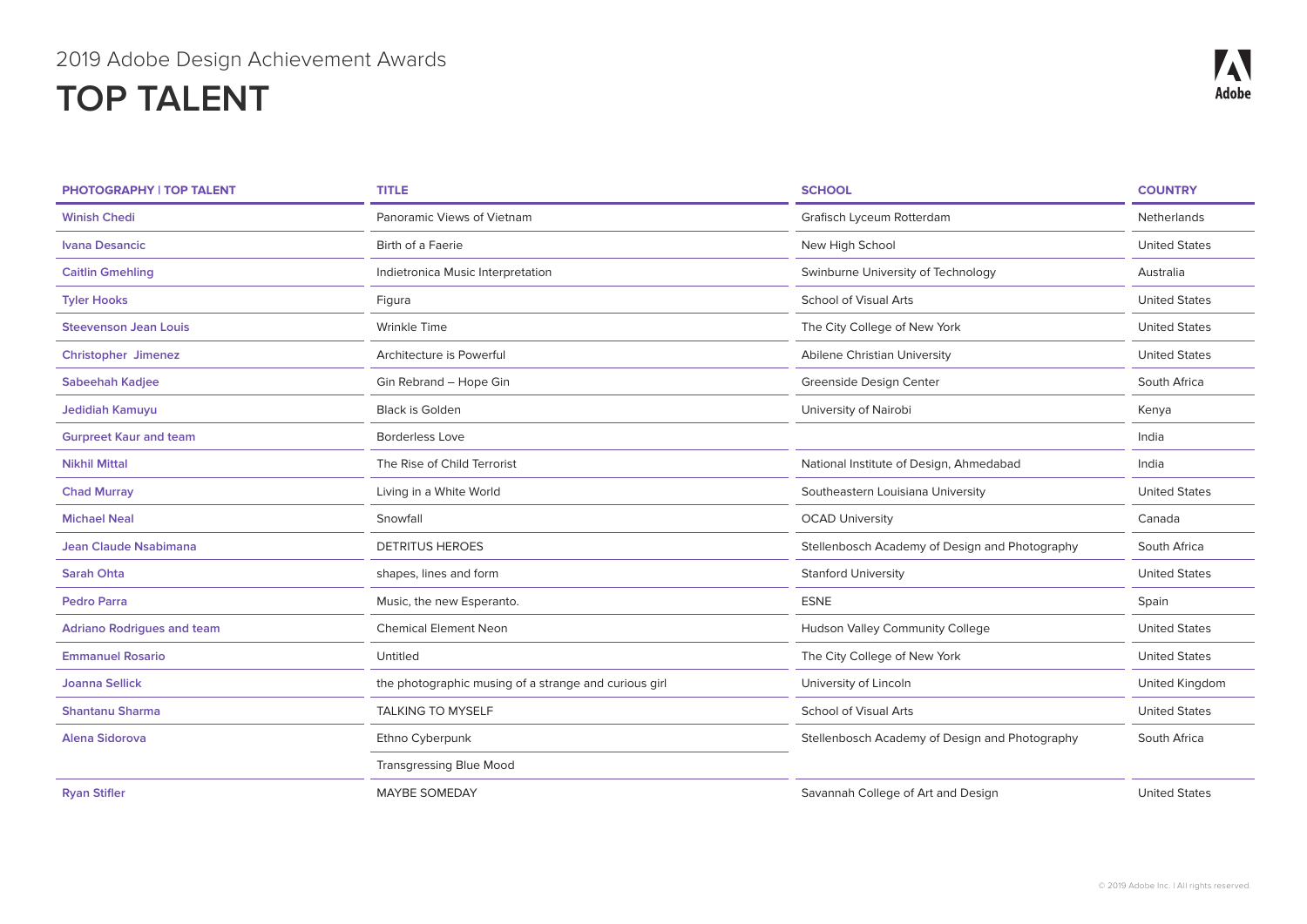| <b>PHOTOGRAPHY   TOP TALENT</b> | <b>TITLE</b>                | <b>SCHOOL</b>                      | <b>COUNTRY</b> |
|---------------------------------|-----------------------------|------------------------------------|----------------|
| Yong Lin Tan                    | Lost in The Concrete Jungle |                                    | Malaysia       |
| <b>Isabel Winckler</b>          | Flowing with Sarah & Nil    | AMD Akademie Mode & Design, Munich | Germany        |
| <b>Rolands Zilvinskis</b>       | Surreal Photography         | LIT LSAD                           | Ireland        |

| <b>VIDEO   TOP TALENT</b>       | <b>TITLE</b>                                                                | <b>SCHOOL</b>                                     | <b>COUNTRY</b>       |
|---------------------------------|-----------------------------------------------------------------------------|---------------------------------------------------|----------------------|
| <b>Mateo Baldasare</b>          | THE FORCE IS FEMALE                                                         | Universidad Nacional de Córdoba                   | Argentina            |
| <b>Yuri Byun</b>                | Our Flowers Are Neon Blue                                                   | <b>School of Visual Arts</b>                      | <b>United States</b> |
| <b>Valentina Caballero</b>      | memories (recuerdos)                                                        | <b>Ryerson University</b>                         | Canada               |
| <b>YI-CHEN CHENG and team</b>   | Six Kids                                                                    | Yuan-Ze University                                | Taiwan               |
| <b>Devon Collins</b>            | <b>Box People</b>                                                           | Ringling College of Art & Design                  | <b>United States</b> |
| <b>Rafael Ferrao</b>            | A Quiet Bloom                                                               | University of the Witwatersrand                   | South Africa         |
| Daehyuk Im                      | Overseas Volunteering in Nepal                                              |                                                   | Korea                |
| <b>Ben Kadie</b>                | <b>SWANSONG</b>                                                             | University of Southern California                 | <b>United States</b> |
| Sagi Kahane-Rapport and team    | <b>GUION</b>                                                                | <b>Ryerson University</b>                         | Canada               |
| <b>Danis Khizriev</b>           | You can live your dream                                                     |                                                   | <b>United States</b> |
| Bayram Küçük                    | Preparation For The Last Journey Short Documentary Movie by<br>Bayram Küçük | <b>Adnan Menderes University</b>                  | Turkey               |
| <b>Timothy Kwan</b>             | <b>Just Moments Apart</b>                                                   | University of Washington                          | <b>United States</b> |
| <b>Yijhen Liu and team</b>      | Devouring                                                                   | Yuan-Ze University                                | Taiwan               |
| <b>Betina Mascenon and team</b> | Strays                                                                      | Information and Communications Technology Academy | Philippines          |
| <b>Marcelo Meneses</b>          | <b>Optimistic Nihilism</b>                                                  | Savannah College of Art and Design                | <b>United States</b> |
| <b>Nate Mohler</b>              | <b>Heavy Breath</b>                                                         | <b>UCLA</b>                                       | <b>United States</b> |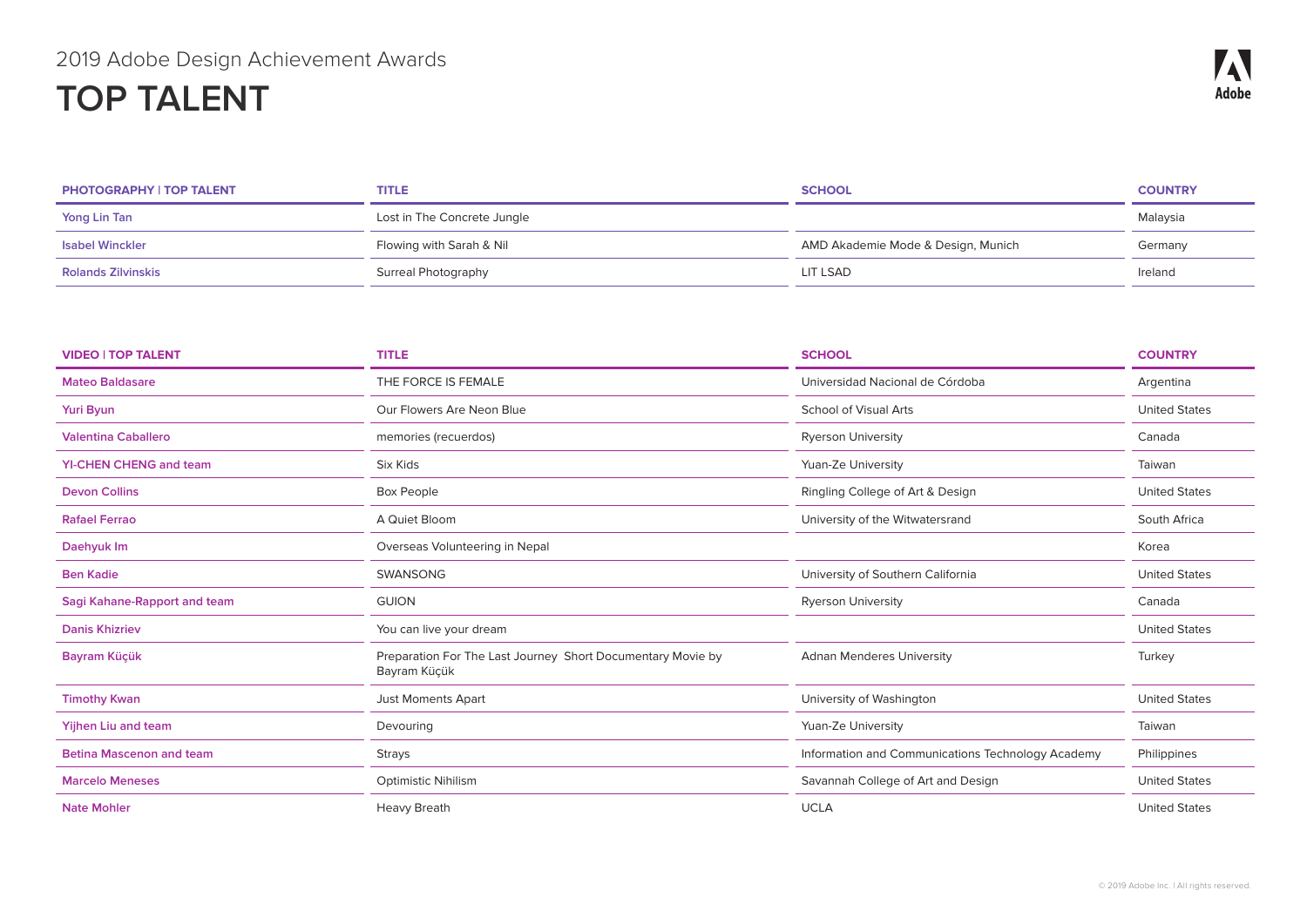| <b>VIDEO   TOP TALENT</b> | <b>TITLE</b>           | <b>SCHOOL</b>           | <b>COUNTRY</b>       |
|---------------------------|------------------------|-------------------------|----------------------|
| Josiah Sweeney and team   | Yellow Sky Over Hadley | Spring Arbor University | <b>United States</b> |
| Swarna Thomas and team    | d-spot                 | Miami Ad School Europe  | Germany              |
| <b>SJ van Breda</b>       | <b>GREY</b>            | Vancouver Film School   | Canada               |
|                           | RUNAWAY                |                         |                      |

| <b>PRINT &amp; GRAPHIC   TOP TALENT</b> | <b>TITLE</b>                                                    | <b>SCHOOL</b>                             | <b>COUNTRY</b>       |
|-----------------------------------------|-----------------------------------------------------------------|-------------------------------------------|----------------------|
| <b>Pragun Agarwal</b>                   | <b>Toast-International Design Festival</b>                      | Maryland Institute College of Art         | <b>United States</b> |
| <b>Oliver Ahn</b>                       | going to be, yet to be                                          | California Institute of the Arts, CalArts | <b>United States</b> |
| <b>Zakir Aman</b>                       | Cook & Company - Sea salt harvested from the Great Barrier Reef | <b>RMIT University</b>                    | Australia            |
| <b>Annie Arnold</b>                     | Blood, Sweat & Tears                                            | <b>Falmouth University</b>                | United Kingdom       |
| <b>Ayana Atha</b>                       | Girls Who Code                                                  | Sam Houston State University              | <b>United States</b> |
| <b>Meghan Augunas</b>                   | <b>Lush Cosmetics Magalog</b>                                   | Kutztown University of Pennsylvania       | <b>United States</b> |
| <b>Anar Baasanbat</b>                   | <b>TOURIST GUIDE Print Publication ADOBEAWARDS</b>              | Swinburne University of Technology        | Australia            |
| <b>Eun Jung Bahng</b>                   | <b>Ta-Nehisi Coates</b>                                         | Art Center College of Design              | <b>United States</b> |
| <b>Skyler Baker</b>                     | <b>Costco Rebrand</b>                                           | The University of Kansas                  | <b>United States</b> |
| <b>Louise Baskerville</b>               | <b>WONDER: COVER REDESIGN</b>                                   | Interactive Design Institute              | United Kingdom       |
| <b>Carlota Batalha</b>                  | AZEITONÊS - Portuguese Olive Oil                                | Magestil                                  | Portugal             |
| <b>Tafadzwa Bero</b>                    | The Creation                                                    |                                           | South Africa         |
| Aashi Bhaiji and team                   | Indian Chocolate Packaging                                      | <b>PES University</b>                     | India                |
| <b>Lauren Bottino</b>                   | Tree House Books: Meet Your Neighbor Campaign and Rebrand       | <b>Temple University</b>                  | <b>United States</b> |
| <b>Zoe Boudreau and team</b>            | Faces of Emily Carr Rebrand                                     | <b>Emily Carr University</b>              | Canada               |
| <b>Sorby Brown</b>                      | Grazers - Not Your Typical Burger Joint.                        | <b>Falmouth University</b>                | United Kingdom       |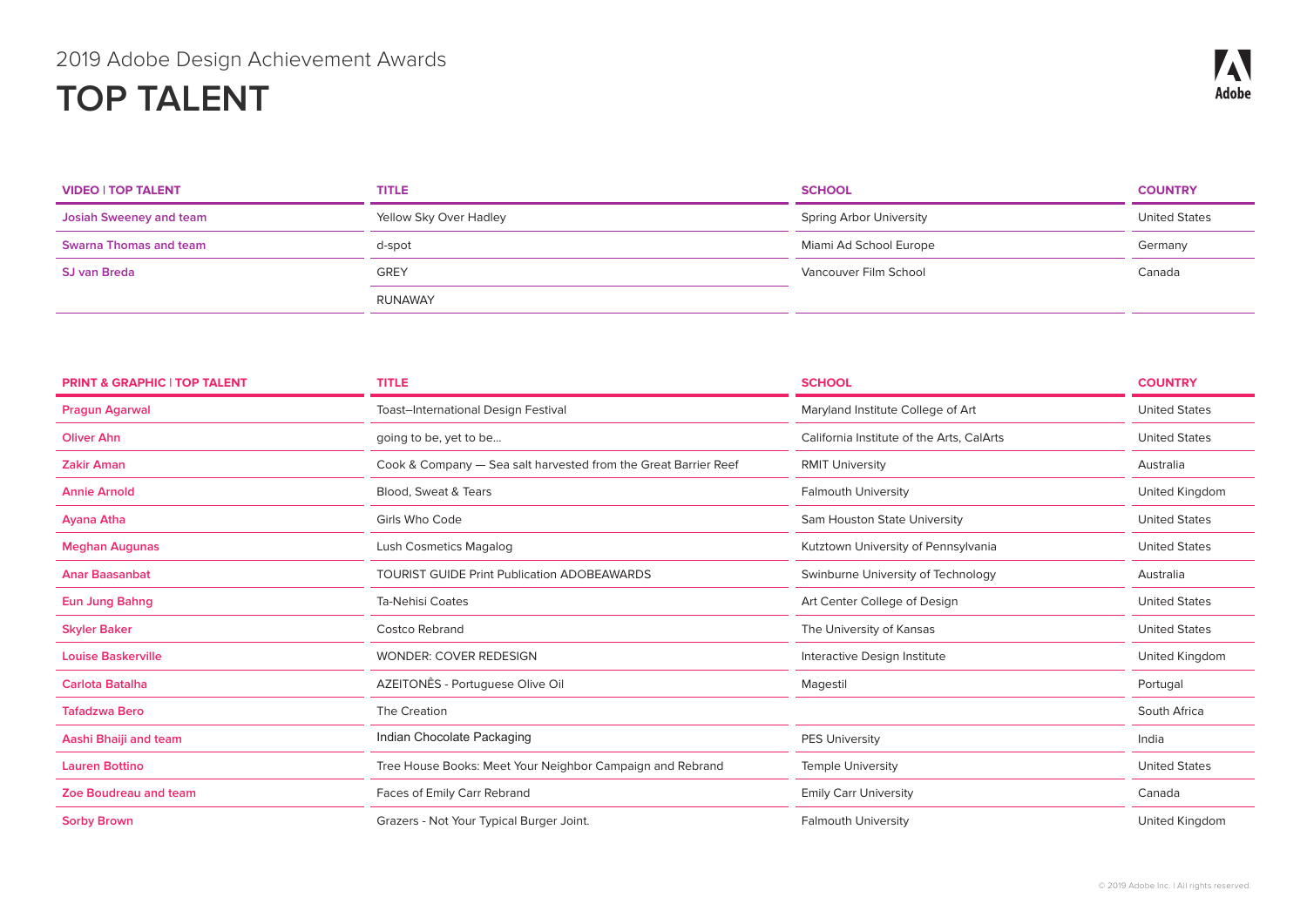| <b>PRINT &amp; GRAPHIC   TOP TALENT</b> | <b>TITLE</b>                                                                                                                                                                                                                                                       | <b>SCHOOL</b>                                        | <b>COUNTRY</b>       |
|-----------------------------------------|--------------------------------------------------------------------------------------------------------------------------------------------------------------------------------------------------------------------------------------------------------------------|------------------------------------------------------|----------------------|
| <b>Kelli Buchholz</b>                   | Eko Brewery                                                                                                                                                                                                                                                        | <b>William Paterson University</b>                   | <b>United States</b> |
| <b>Isaac Buckley</b>                    | 2018 Mood Data Visualization                                                                                                                                                                                                                                       | Maryland Institute College of Art                    | <b>United States</b> |
| <b>Sean Campbell</b>                    | AAce by American                                                                                                                                                                                                                                                   |                                                      | <b>United States</b> |
| Soomin Cha                              | Feelin' the Circle                                                                                                                                                                                                                                                 | Maryland Institute College of Art                    | <b>United States</b> |
| Kaitlyn Chai                            | Salt from the Reef                                                                                                                                                                                                                                                 | <b>RMIT University</b>                               | Australia            |
| <b>Anna Chakravorty</b>                 | Children Museum Branding-ECI                                                                                                                                                                                                                                       | University of Alberta                                | Canada               |
| Akshita Chandra                         | <b>Grimm Reality</b>                                                                                                                                                                                                                                               |                                                      | India                |
|                                         | Stories From Hampi House (Akshita Chandra and team)                                                                                                                                                                                                                |                                                      |                      |
|                                         | Purocane (Akshita Chandra and team)                                                                                                                                                                                                                                |                                                      |                      |
| <b>Ashley Shui Hua Chang</b>            | Tartine Bakery / Branding                                                                                                                                                                                                                                          | Academy of Art University                            | <b>United States</b> |
| <b>Chiao Chang</b>                      | 十三行博物館 The Shihsanhang Museum of Archaeology                                                                                                                                                                                                                       | National Taiwan University of Science and Technology | Taiwan               |
| <b>Brenda Chavez Quintero</b>           | Nantli Cacao Chocolate                                                                                                                                                                                                                                             | University of Central Oklahoma                       | <b>United States</b> |
| Hui-Ching Chen and team                 | This provides a universe of visual and auditory interweaving, and a way<br>to find self-expression and emotional release. Design highlights the char-<br>acteristics of treatment, the essence of regression therapy, and feedback<br>through sensory interaction. | Chaoyang University of Technology                    | Taiwan               |
| <b>Jonathan Chen</b>                    | <b>Skewed Pages</b>                                                                                                                                                                                                                                                | Temasek Polytechnic                                  | Singapore            |
| <b>WEI-JU CHEN and team</b>             | Wen Wu Temple                                                                                                                                                                                                                                                      | Chaoyang University of Technology                    | Taiwan               |
| Yung-Hsin Cheng and team                | National Museum of Marine Biology & Aquarium rebrand                                                                                                                                                                                                               | National Taiwan University of Science and Technology | Taiwan               |
| Yen Cheng-Li                            | The Casting                                                                                                                                                                                                                                                        |                                                      | Taiwan               |
| Yunji Cheon and team                    | Korean Alcohol Brand " Dowongeong "                                                                                                                                                                                                                                | Sungshin Women's University                          | Korea                |
| <b>Qiqi Chew</b>                        | UNIQUE CULTURE                                                                                                                                                                                                                                                     | National Taiwan University of Science and Technology | Taiwan               |
| <b>Jerry Chiang and team</b>            | Kins                                                                                                                                                                                                                                                               | Academy of Art University                            | <b>United States</b> |
| <b>Kun-Sen Chiang</b>                   | 《When You Walk Through The Blooming of Mine》                                                                                                                                                                                                                       | National Chiao Tung University                       | Taiwan               |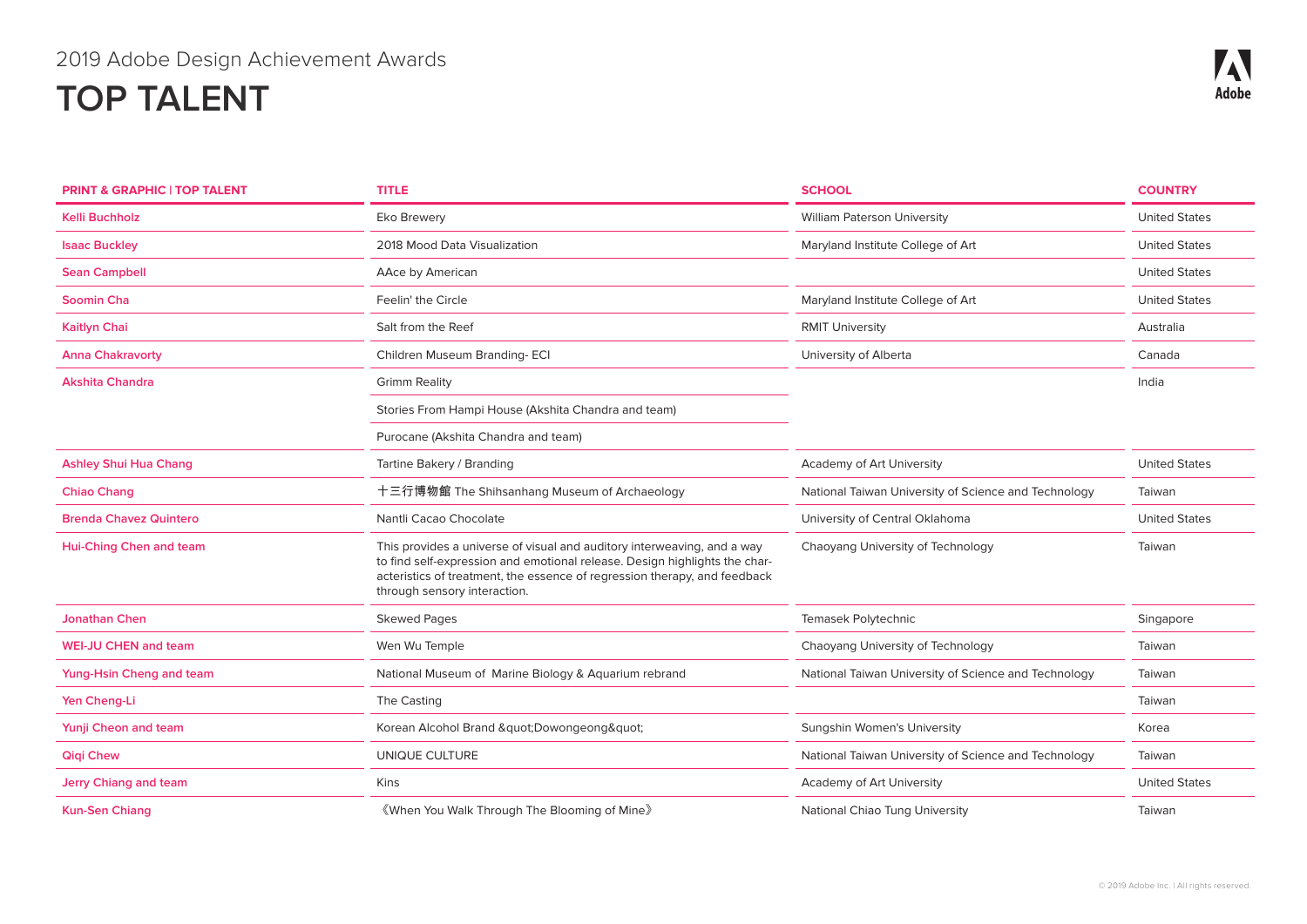| <b>PRINT &amp; GRAPHIC   TOP TALENT</b> | <b>TITLE</b>                                          | <b>SCHOOL</b>                                        | <b>COUNTRY</b>       |
|-----------------------------------------|-------------------------------------------------------|------------------------------------------------------|----------------------|
| Yee Ling Chin and team                  | <b>Earth Letter</b>                                   | <b>Ling Tung University</b>                          | Taiwan               |
| <b>Hasun Cho and team</b>               | Newturn - The beauty of science we didn't know        |                                                      | Korea                |
| <b>Alex Close</b>                       | The Devil Is In The Details                           | University of Sunderland                             | United Kingdom       |
| <b>Mia Conklin</b>                      | American Museum of Natural History Rebrand            | Savannah College of Art and Design                   | <b>United States</b> |
| <b>Isabella Cruz</b>                    | LMBU Matcha Branding and Packaging                    | Virginia Tech                                        | <b>United States</b> |
| <b>Tudor Cucu</b>                       | Ingridients Book                                      | Miami Ad School Europe                               | Germany              |
| <b>Michelle Currie</b>                  | Hooked Package Design                                 | York Sheridan Joint Program in Design                | Canada               |
| <b>Jude Michael Dacula</b>              | <b>Dollar Tree</b>                                    | Western Washington University                        | <b>United States</b> |
| <b>Alex Darbyshire</b>                  | Melbourne Queer Film Festival                         | Swinburne University of Technology                   | Australia            |
| Daniela de Paz                          | Kultural Design Branding                              | <b>Billy Blue College</b>                            | Australia            |
| <b>Artipon Deewongkij</b>               | Sign-Lence: Boardgame for learning Thai Sign Language | Chulalongkorn University                             | Thailand             |
| <b>Max del Monte</b>                    | WHITE FLAG REVIVAL                                    | <b>Florida State University</b>                      | <b>United States</b> |
| <b>Erin Dinneen</b>                     | every summer                                          | York Sheridan Joint Program in Design                | Canada               |
| <b>Megan Niamh Dixon</b>                | <b>Good Things First</b>                              | University of Lincoln                                | United Kingdom       |
| <b>Changran Du</b>                      | Package design _ Bo Bing                              | Savannah College of Art and Design                   | <b>United States</b> |
| Hao-Wei Du and team                     | 台北市立動物園 TAIPEI-ZOO                                    | National Taiwan University of Science and Technology | Taiwan               |
| Sisia Du                                | Apap Teso Packaging Design                            | Lasalle College Vancouver                            | Canada               |
| <b>Madison Dumas</b>                    | Sweet Relief Package Design                           | York Sheridan Joint Program in Design                | Canada               |
| <b>Astrid Nathasya Effendy</b>          | Bumbu Indonesian-Fusion Restaurant                    | Savannah College of Art and Design                   | Georgia              |
| <b>Martin Egrt and team</b>             | Zlin Design Week 2019                                 | Tomas Bata University in Zlin                        | Czech Republic       |
| Lin Fan                                 | Nunu, a kid book for children with autism             | Arizona State University                             | <b>United States</b> |
| Amy Fang                                | Persimmons                                            | University of California, Los Angeles                | <b>United States</b> |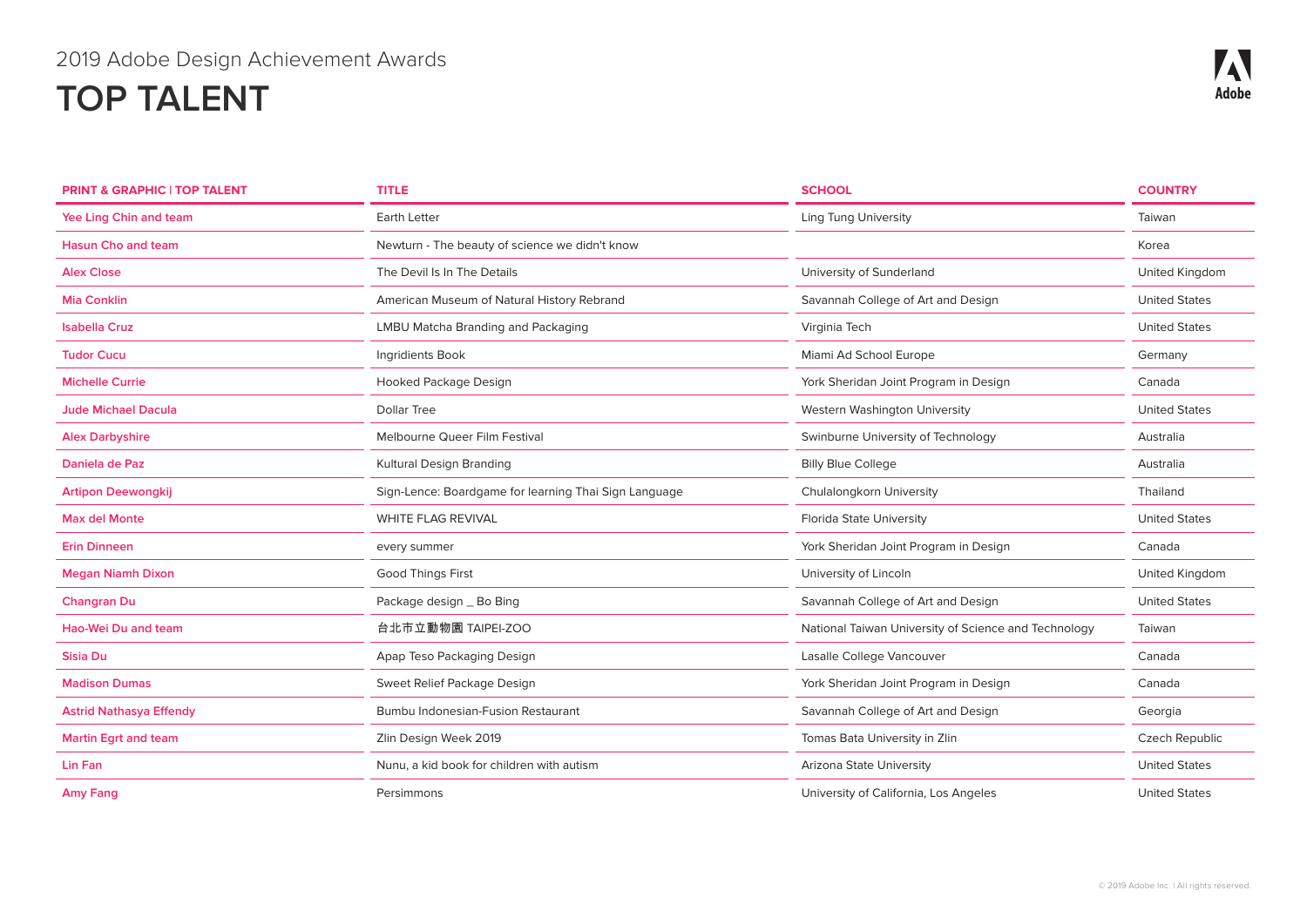| <b>PRINT &amp; GRAPHIC   TOP TALENT</b> | <b>TITLE</b>                                                      | <b>SCHOOL</b>                                                            | <b>COUNTRY</b>       |
|-----------------------------------------|-------------------------------------------------------------------|--------------------------------------------------------------------------|----------------------|
| <b>Eilidh Ferguson</b>                  | <b>Lost Voices</b>                                                | Duncan of Jordanstone College of Art and Design,<br>University of Dundee | United Kingdom       |
| Diogo Ferreira                          | A kind of portfólio                                               | Universidade de Aveiro                                                   | Portugal             |
| <b>Michelle Fincheltub</b>              | Peruvian Airlines                                                 | Massachusetts College of Art and Design                                  | <b>United States</b> |
| <b>Chris Fleugel</b>                    | 7 Creative                                                        | University of the Fraser Valley                                          | Canada               |
| <b>Vanissa Foo</b>                      | Picasso & I                                                       | The One Academy of Communication Design                                  | Malaysia             |
| <b>Melissa Fraser</b>                   | <b>Folkhaus Beer Series</b>                                       | Wilson School of Design                                                  | Canada               |
| <b>Carly Frederick</b>                  | Endanger Rearranger! Children's Card Game                         | Virginia Tech                                                            | <b>United States</b> |
| <b>Matthew Gilbert</b>                  | Singularity - A Journey Into a Black Hole                         | University of Lincoln                                                    | United Kingdom       |
| <b>Asher Ginsberg</b>                   | Abraini Su Filindeu Packaging                                     | <b>RMIT University</b>                                                   | Australia            |
| <b>Shipra Goel</b>                      | New Gramophone House                                              | College of Art, Delhi                                                    | India                |
| <b>Zabdiel González</b>                 | u202 - Branding university projekt202 (Zabdiel González and team) | University of North Texas                                                | <b>United States</b> |
|                                         | <b>Big Design Branding</b>                                        |                                                                          |                      |
| <b>Eryn Griffin</b>                     | Duo Brewing Company                                               | Jefferson (Philadelphia University + Thomas Jefferson<br>University)     | <b>United States</b> |
| <b>Rhiannon Griffiths</b>               | More Than Meets The Eye                                           | University of Lincoln                                                    | United Kingdom       |
| <b>Sydney Haddon</b>                    | <b>Legend Airlines</b>                                            | Virginia Tech                                                            | <b>United States</b> |
| Johanna Hagenauer                       | Stop Before it Gets Ugly Campaign                                 |                                                                          | Australia            |
| <b>Jacob Ham</b>                        | <b>HyperFocus Brand Identity</b>                                  | New College Durham                                                       | United Kingdom       |
| <b>Yanwen Hang</b>                      | No U Turn                                                         | Art Center College of Design                                             | <b>United States</b> |
| <b>Andres Herrera and team</b>          | The perfect Blend                                                 | AIT                                                                      | Australia            |
| <b>Sylvan Hillebrand</b>                | Nike 'Do it for NY'                                               |                                                                          | Netherlands          |
| <b>Kori Hirsch</b>                      | cadence!                                                          | Jefferson (Philadelphia University + Thomas Jefferson<br>University)     | <b>United States</b> |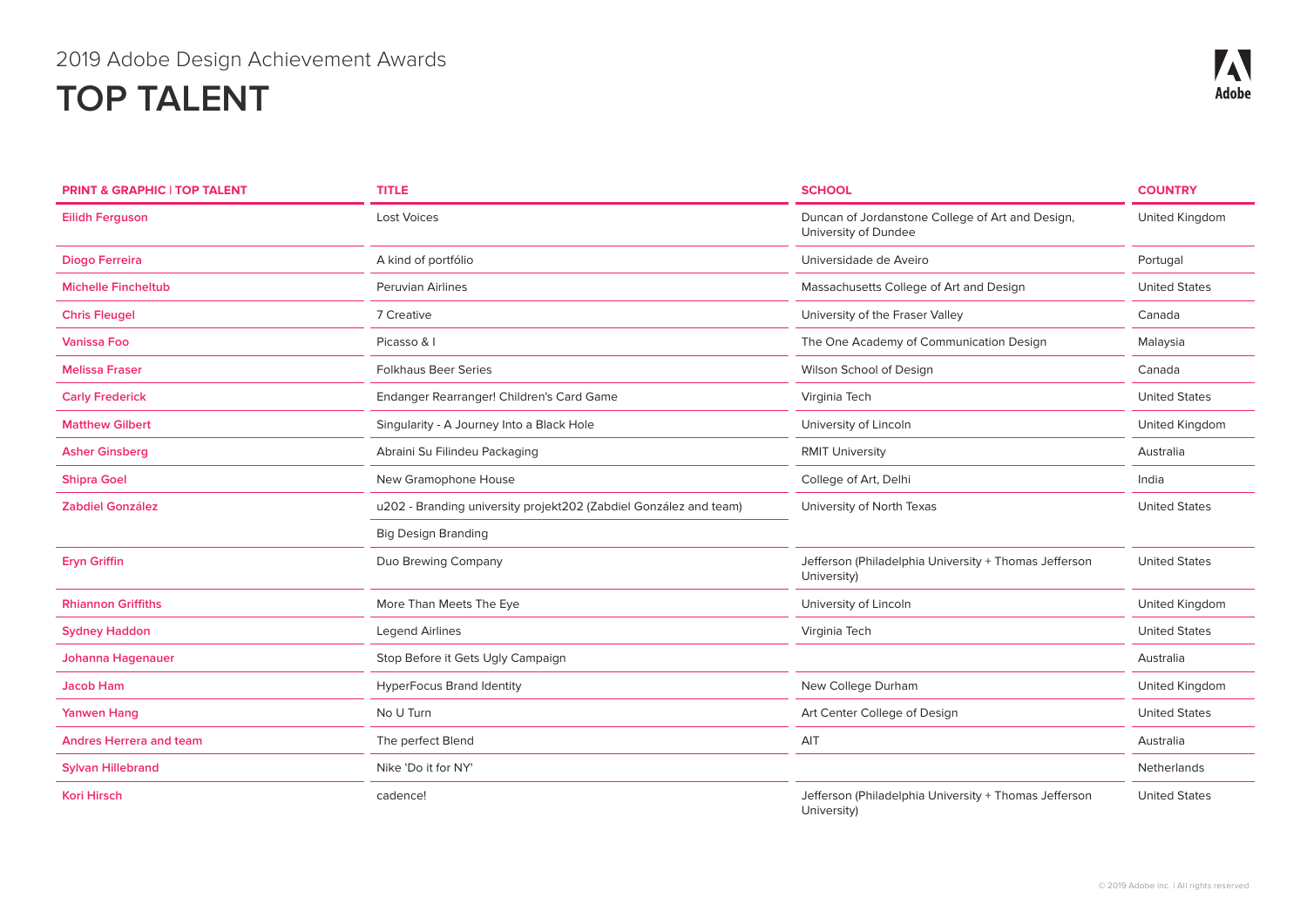| <b>PRINT &amp; GRAPHIC   TOP TALENT</b> | <b>TITLE</b>                                      | <b>SCHOOL</b>                                        | <b>COUNTRY</b>       |
|-----------------------------------------|---------------------------------------------------|------------------------------------------------------|----------------------|
| <b>Tam Hoang</b>                        | The Box That Gives Back                           | Virginia Tech                                        | <b>United States</b> |
| <b>Lara Hochreiter</b>                  | modular typeface circus                           |                                                      | Austria              |
| Yu Hsintzu and team                     | 獅紙 paper lion                                     | Ming Chuan University                                | Taiwan               |
| Feng-Ming Hsu and team                  | Tie-up                                            |                                                      | Taiwan               |
| <b>SHIN-CHIEN HSU</b>                   | 我們的世代系列展覽 音檔 0 0 1 - 活動視覺設計                       | National Taiwan University of Science and Technology | Taiwan               |
| <b>Judy Ting-Tzu Huang</b>              | 36 Days of Type 2019                              | Ringling College of Art & Design                     | <b>United States</b> |
| <b>Wei Huang</b>                        | Magical Connection: My Daily Life with Housemates | Academy of Art University                            | <b>United States</b> |
|                                         | Spark for Tomorrow                                |                                                      |                      |
| <b>Katty Huertas</b>                    | The Woofker Post- Illustrated Newspaper           | Maryland Institute College of Art                    | <b>United States</b> |
| <b>Hazel Hwang</b>                      | <b>SCAD FASH: Pierre Cardin Invitation</b>        | Savannah College of Art and Design                   | <b>United States</b> |
| <b>Minyoung Hwang</b>                   | Split Korean Alphabet                             | Dankook University                                   | Korea                |
| <b>Eugene Hyun</b>                      | National Mexico Soccer Team Rebrand               | Art Center College of Design/Designmatters           | <b>United States</b> |
| Hyek Im                                 | Avower Magazine                                   | Art Center College of Design                         | <b>United States</b> |
| Evan luzzolino                          | Cotton Gin: Gin Branding                          | Tyler School of Arts                                 | <b>United States</b> |
| <b>Gabriela Jaime and team</b>          | Bodegas Conde de Villaseñor - Rebranding          | Universidad de Monterrey                             | Mexico               |
| <b>Kasey Jeffrey</b>                    | <b>Celestial Press Branding</b>                   | Kutztown University of Pennsylvania                  | <b>United States</b> |
| Janny Ji                                | Rite Aid Pharmacy                                 | Maryland Institute College of Art                    | <b>United States</b> |
|                                         | <b>Embodied Type</b>                              |                                                      |                      |
| Zhong Jia-Ying and team                 | 按呢供án-ne-kóng                                     | Ming Chuan University                                | Taiwan               |
| Xin-Yi Jiang and team                   | Windows of Oriental Elegance                      | China University of Technology                       | Taiwan               |
| Kamila Jiménez                          | Loteria de la familia convencional                | Universidad de Monterrey                             | Mexico               |
| <b>Chloe Jung</b>                       | Korean Typeface Lab.                              | Maryland Institute College of Art                    | <b>United States</b> |
| <b>Jisu Jung</b>                        | Lollapalooza                                      | Texas A & M - Commerce                               | <b>United States</b> |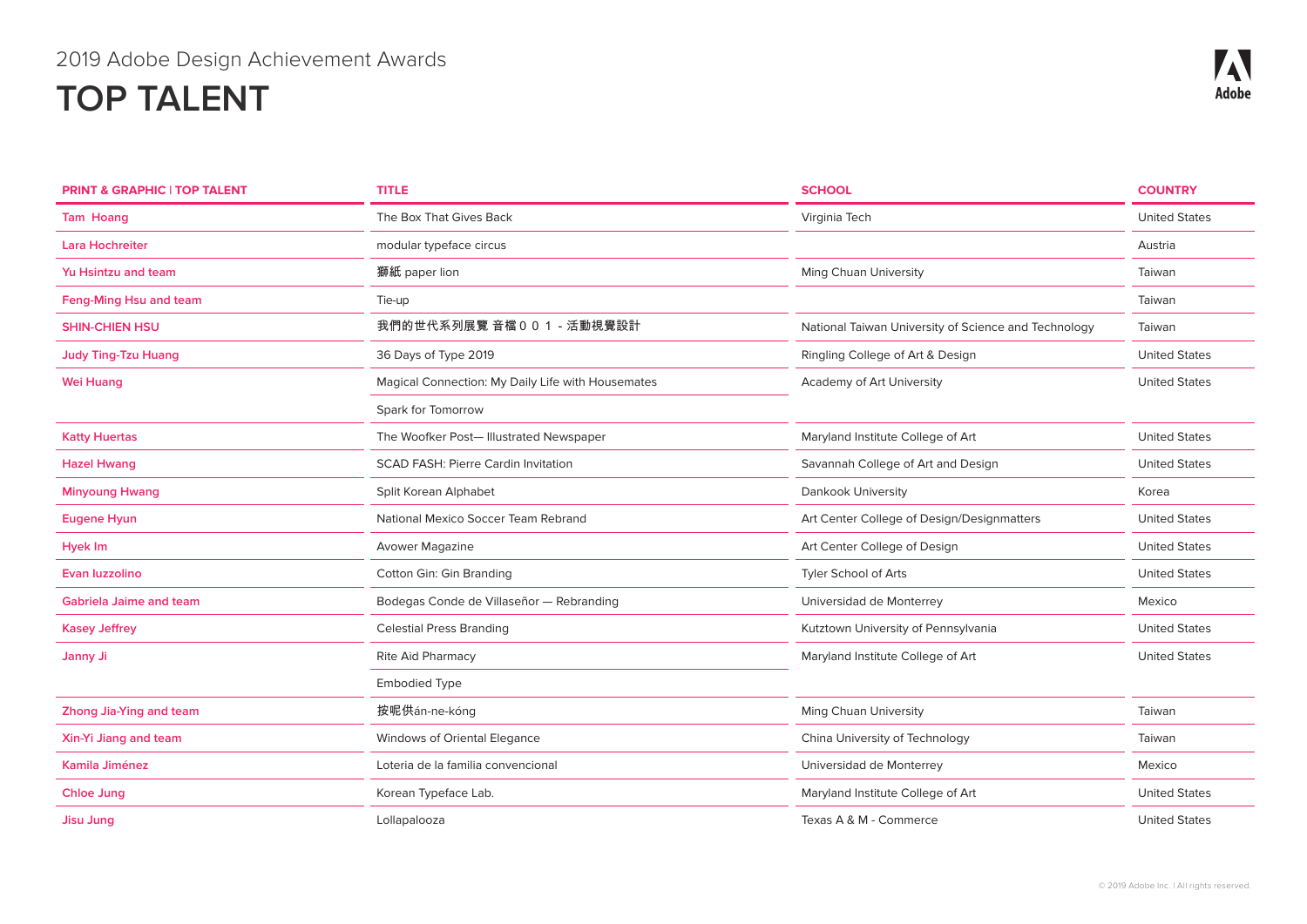| <b>PRINT &amp; GRAPHIC   TOP TALENT</b> | <b>TITLE</b>                                        | <b>SCHOOL</b>                                       | <b>COUNTRY</b>       |
|-----------------------------------------|-----------------------------------------------------|-----------------------------------------------------|----------------------|
| <b>Kailey Eunjung Jung</b>              | Better 7_for all women                              | <b>School of Visual Arts</b>                        | <b>United States</b> |
| Rajesh K                                | Data Analysis with Movie script-12 Angry Men        | National Institute of Design                        | India                |
| <b>Sabeehah Kadjee</b>                  | The Loeries Rebrand - Corporate identity            | Greenside Design Center                             | South Africa         |
| <b>MIN SOO KANG and team</b>            | ratri                                               | Sejong University                                   | Korea                |
| Aiham Kara Hawa                         | Santo Gordo Restaurant Branding                     | Ringling College of Art & Design                    | <b>United States</b> |
| <b>Ta Kasitipradit</b>                  | <b>Ornamental Typeface</b>                          | Parsons School of Design                            | <b>United States</b> |
| <b>Ahyoon Kim</b>                       | Komuri Eco-Friendly Packaging (Ahyoon Kim and team) | Savannah College of Art and Design                  | <b>United States</b> |
|                                         | Kongish 101                                         |                                                     |                      |
| <b>Chan Kim</b>                         | Typo New York 19                                    | Art Center College of Design                        | <b>United States</b> |
| <b>Hye Yeon Kim and team</b>            | Vanishing Verbal Museum                             | Seoul National University of Science and Technology | Korea                |
| Hyunjoo Kim                             | REI rebranding                                      | Savannah College of Art and Design                  | <b>United States</b> |
| <b>Jisu Kim</b>                         | Centre: The Center of the Universe                  | Art Center College of Design                        | <b>United States</b> |
| <b>Juliette Kim</b>                     | Shore Soap Co.                                      | Rhode Island School of Design                       | <b>United States</b> |
| <b>Zoey Kim</b>                         | Pierre Cardin Special Invitation Card               | Savannah College of Art and Design                  | <b>United States</b> |
| <b>Katherine Kistler</b>                | 12th Street Takeaway Food Truck                     | Kansas State University                             | <b>United States</b> |
| <b>Josephine Kostusiak</b>              | Reuse & Regrow                                      | <b>Temple University</b>                            | <b>United States</b> |
| <b>Jesper Krijgsman</b>                 | <b>Digital Daydreams</b>                            |                                                     | Switzerland          |
| <b>Kenneth Kuh</b>                      | <b>Symantec Rebranding</b>                          | Art Center College of Design/Designmatters          | <b>United States</b> |
|                                         | Dense Magazine                                      |                                                     |                      |
| <b>Yuino Kumamoto</b>                   | One Bite Lounge                                     | Art Center College of Design                        | <b>United States</b> |
| <b>Tami Kuo</b>                         | The Adventures of Pinocchio                         | Savannah College of Art and Design                  | <b>United States</b> |
| <b>Betul Kuyruk</b>                     | 35 Parts Sea Salt Packaging                         | <b>RMIT University</b>                              | Australia            |

Book cover series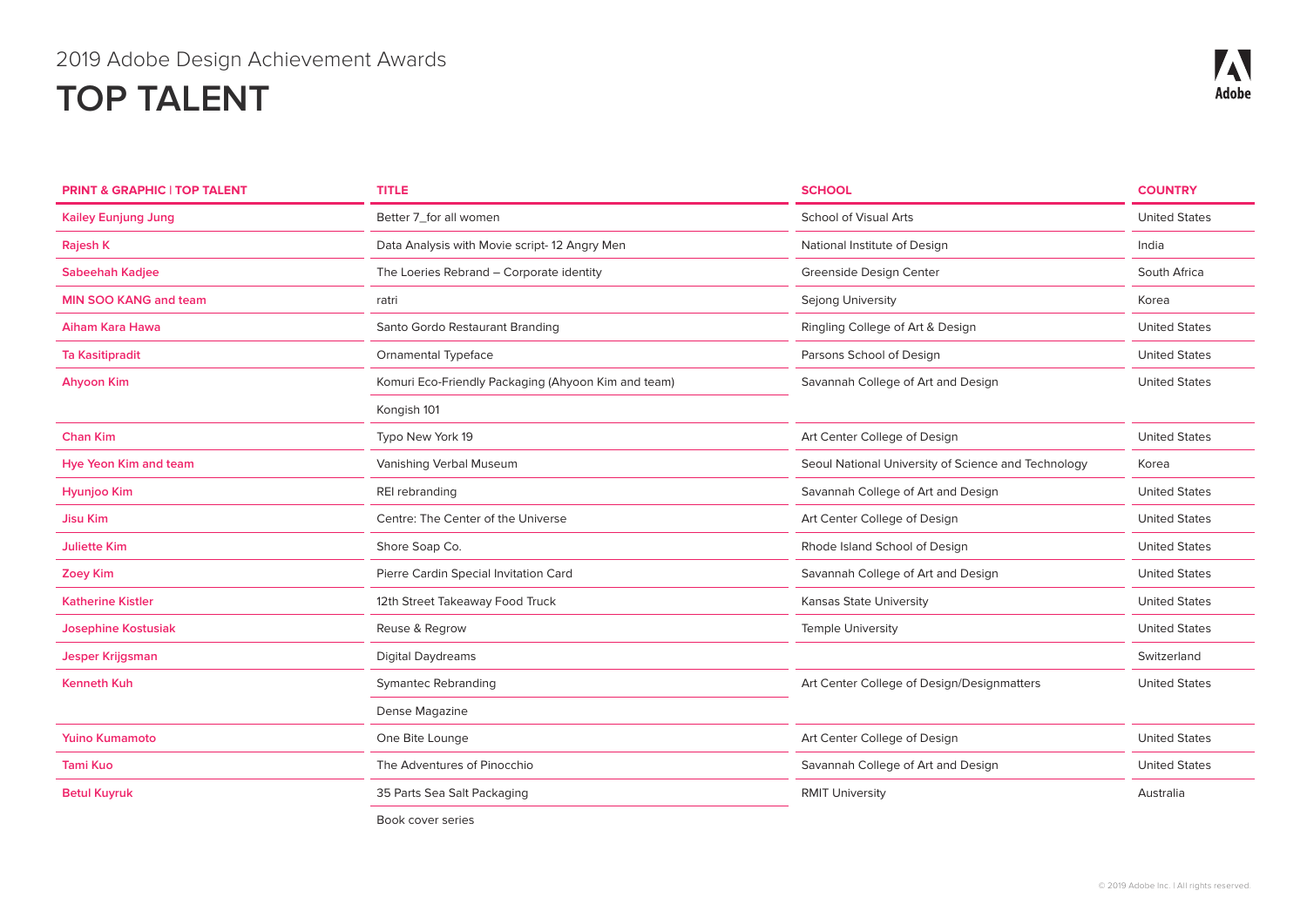| <b>PRINT &amp; GRAPHIC   TOP TALENT</b> | <b>TITLE</b>                               | <b>SCHOOL</b>                                          | <b>COUNTRY</b>       |
|-----------------------------------------|--------------------------------------------|--------------------------------------------------------|----------------------|
| <b>Andy Lai</b>                         | Altum Aqua - Aquascaping Design Store      | Western Washington University                          | <b>United States</b> |
| <b>Cassie Le</b>                        | Noods                                      |                                                        | <b>United States</b> |
| <b>Channon Leathley</b>                 | <b>Bee Hotel</b>                           | York Sheridan Joint Program in Design                  | Canada               |
| <b>YE IN LEE</b>                        | <b>BILLY - Multiple Personality Font</b>   | Kookmin University                                     | Korea                |
| <b>Yun Chen Lee</b>                     | 經濟套餐 Economic Package                      | National Yunlin University of Science and Technology   | Taiwan               |
| <b>Xuanyi Li</b>                        | Cover ReDesign for "Kouhou Shimen"         | Musashino Art University                               | Japan                |
| <b>Julio Liarte</b>                     | Centenary of Metro de Madrid               | LaBasad - Barcelona school of Arts & Design            | Spain                |
| <b>Marissa Lim</b>                      | Make Your Mark                             | Norwich University of the Arts                         | United Kingdom       |
| Chia-An Lin and team                    | I Love You Calendar 2020                   | National Taichung University of Science and Technology | Taiwan               |
| Jhih-Cian Lin                           | Spring Pure Tin Plate                      | National Taiwan University of Science and Technology   | Taiwan               |
| <b>Ruth Lin</b>                         | Frank Lloyd Wright Quarterly               | Rhode Island School of Design                          | <b>United States</b> |
| <b>XILIN</b>                            | Reunite                                    | Savannah College of Art and Design                     | <b>United States</b> |
| Yen-Yu Lin and team                     | Peak & Honey                               | <b>Ling Tung University</b>                            | Taiwan               |
| <b>Isabella Lindblad and team</b>       | <b>GRYNING</b>                             | Brobygrafiska                                          | Sweden               |
| <b>Blossom Liu</b>                      | SECOND CHANCES LOS ANGELES                 | Art Center College of Design/Designmatters             | <b>United States</b> |
| Ching Wei Liu                           | moss                                       | Asia University                                        | Taiwan               |
| <b>Jackie Liu</b>                       | The Commute Exchange                       | <b>RMIT University</b>                                 | Australia            |
| Jia-Rong Liu                            | LOOFAH SCOURER PACKAGING DESIGN 絲瓜絡包裝設計    | National Taiwan University of Science and Technology   | Taiwan               |
| Yun-Ju Liu and team                     | Liho                                       | National Taichung University of Science and Technology | Taiwan               |
| <b>Site Ma</b>                          | Dream-Puffs                                | Maryland Institute College of Art                      | <b>United States</b> |
| <b>Devin Mathews</b>                    | Apex                                       | Utah State University                                  | <b>United States</b> |
| <b>Dion MBD</b>                         | Saung Aki Sadu - Private Dining Room Mural | Ringling College of Art & Design                       | <b>United States</b> |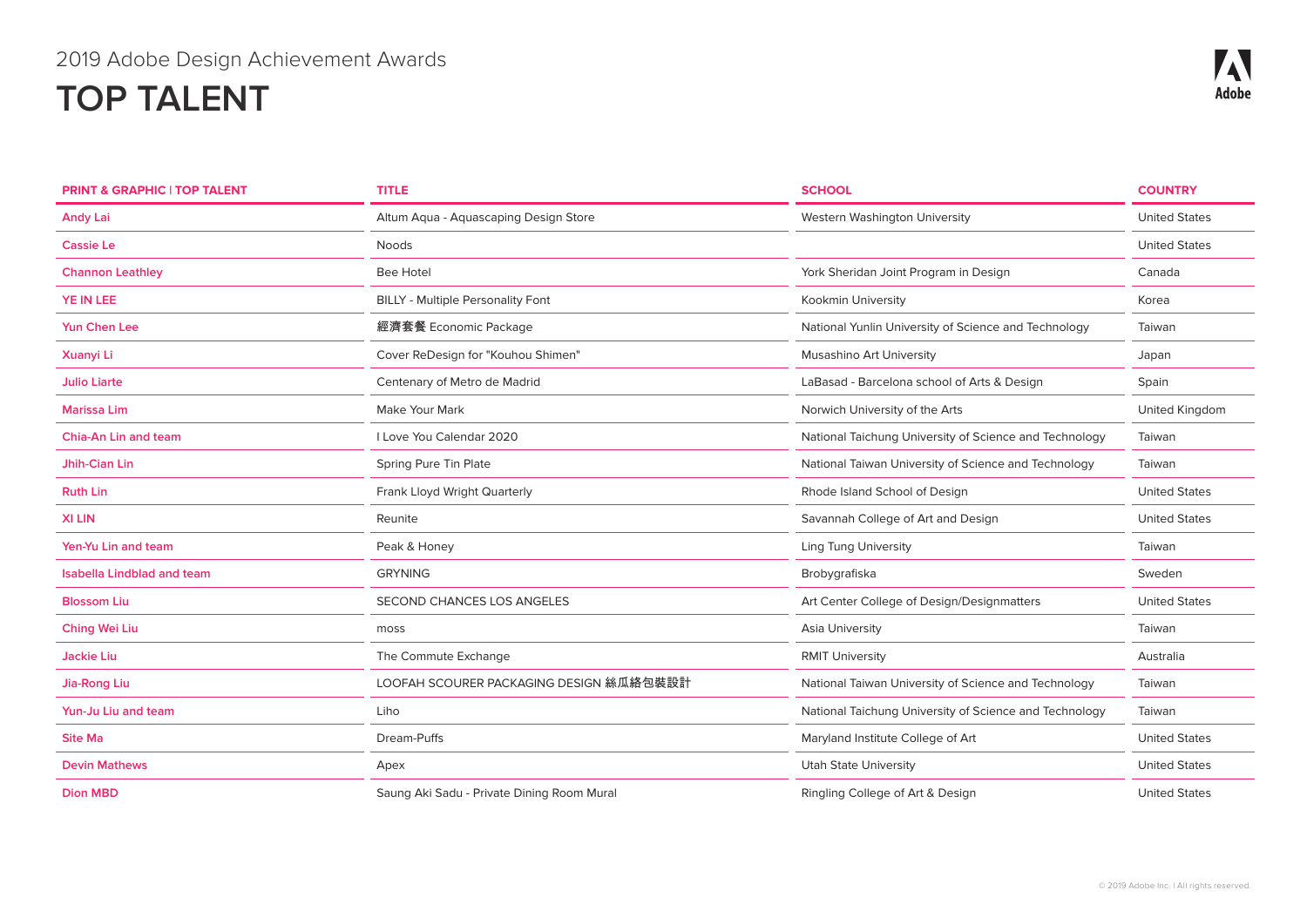| <b>PRINT &amp; GRAPHIC   TOP TALENT</b> | <b>TITLE</b>                                                 | <b>SCHOOL</b>                                                        | <b>COUNTRY</b>       |
|-----------------------------------------|--------------------------------------------------------------|----------------------------------------------------------------------|----------------------|
| Ciara McDonald                          | "Reborn" Book Design                                         | National College of Art & Design                                     | Ireland              |
| <b>Kaejon Misuraca</b>                  | Looka Rebrand                                                | Humber College                                                       | Canada               |
| <b>Maggie Morley</b>                    | Envi                                                         | Kent State University                                                | <b>United States</b> |
| <b>Anjali Nair</b>                      | School of the Art of Denial (S.A.D)                          | Maryland Institute College of Art                                    | <b>United States</b> |
| lvy Ng                                  | <b>Europe Tourist Designs</b>                                | Yoobee School of Design                                              | New Zealand          |
| <b>Christopher Ngalu</b>                | packaged portfolio                                           | Greenside Design Center                                              | South Africa         |
| <b>Smari Palmarsson</b>                 | Exposed!                                                     | Savannah College of Art and Design                                   | <b>United States</b> |
| Raj Parakh and team                     | <b>Bombay Barter</b>                                         | MIT Institute of Design                                              | India                |
| <b>Shivani Parasnis</b>                 | <b>Bauhaus Beyond Bars</b>                                   | Maryland Institute College of Art                                    | <b>United States</b> |
| <b>Jun Hong Park</b>                    | Structure                                                    | <b>School of Visual Arts</b>                                         | <b>United States</b> |
| <b>Sun Young Park and team</b>          | twopointonegram branding project                             |                                                                      | Korea                |
| <b>Leah Parr</b>                        | Visit Lincoln                                                | University of Lincoln                                                | United Kingdom       |
| <b>Beatriz Patarata</b>                 | Green week                                                   | Ringling College of Art & Design                                     | <b>United States</b> |
| <b>Brooke Pathakis</b>                  | The Kennedy School Project                                   | <b>Brigham Young University</b>                                      | <b>United States</b> |
| Yulija Perehuda                         | Portrait of soul                                             | Grafisch Lyceum Rotterdam                                            | Netherlands          |
| <b>Abbey Pitzer</b>                     | City Rails: Sustainable Train Set Packaging                  | Jefferson (Philadelphia University + Thomas Jefferson<br>University) | <b>United States</b> |
| <b>Chandni Poddar</b>                   | Carpark Records                                              | <b>School of Visual Arts</b>                                         | <b>United States</b> |
| <b>Martin Pohlmann</b>                  | KUNG FUEY: Martial Arts Film Fest (Martin Pohlmann and team) | Ringling College of Art & Design                                     | <b>United States</b> |
|                                         | Wet Dog Corp. Brand Activation (Martin Pohlmann and team)    |                                                                      |                      |
| <b>Marissa Pozzi</b>                    | Thistly Cross Hard Cider Labels                              | <b>Texas Tech University</b>                                         | <b>United States</b> |
| <b>Melosha Ratnasingham</b>             | Bee Museum of Canada                                         | York Sheridan Joint Program in Design                                | Canada               |
| <b>Aldrich Rivera</b>                   | <b>BAHAGI Activity Kit</b>                                   | <b>İACADEMY</b>                                                      | Philippines          |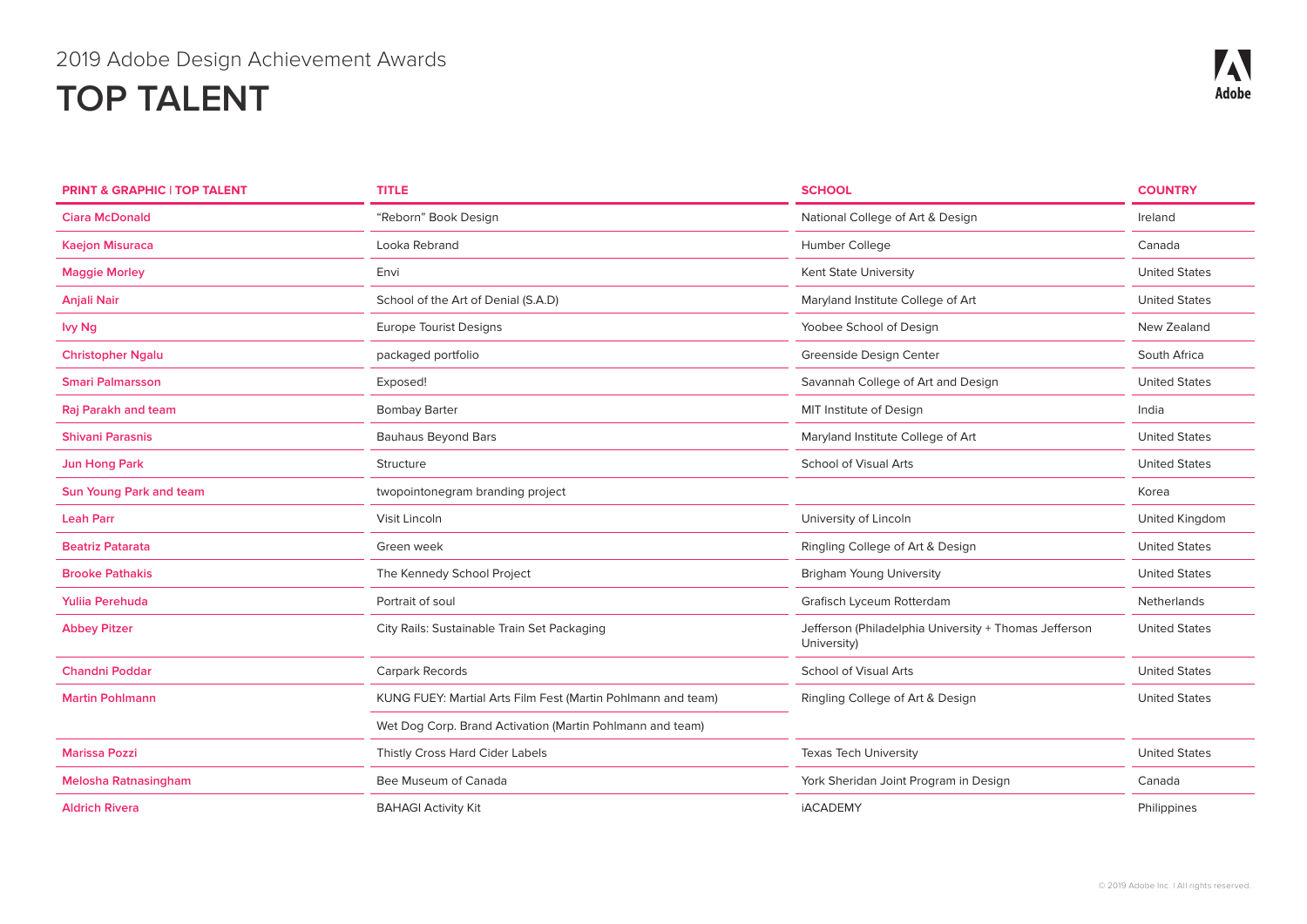| <b>PRINT &amp; GRAPHIC   TOP TALENT</b> | <b>TITLE</b>                                                                      | <b>SCHOOL</b>                                                        | <b>COUNTRY</b>       |
|-----------------------------------------|-----------------------------------------------------------------------------------|----------------------------------------------------------------------|----------------------|
| <b>Hayley Romansky</b>                  | open up                                                                           | University of the Arts Philadelphia                                  | <b>United States</b> |
| <b>Jenny Rosenberg</b>                  | Rupt: Museum of Disaster                                                          | Maryland Institute College of Art                                    | <b>United States</b> |
|                                         | Either/Or                                                                         |                                                                      |                      |
| <b>Ashley Roy</b>                       | <b>MAGlight Ad Compaign</b>                                                       | University of North Texas                                            | <b>United States</b> |
| <b>Shaun Ryken</b>                      | The Penguin Series                                                                |                                                                      | Canada               |
| <b>Sarida Saepung</b>                   | MO-E Eyewear                                                                      | California State University, Long Beach                              | <b>United States</b> |
| <b>Amir Saidani</b>                     | The Moving Image Archive                                                          | Glasgow School of Art                                                | United Kingdom       |
| <b>Patrice Sakalosky and team</b>       | Farm to Fridge: Mobile Market                                                     | Jefferson (Philadelphia University + Thomas Jefferson<br>University) | <b>United States</b> |
| <b>Kevin Schneider</b>                  | Inspire people for a high-quality and more pleasurable movie<br>going experience. | Trier University of Applied Sciences                                 | Germany              |
| <b>Kyra Scott</b>                       | <b>Swiss Design Stamps</b>                                                        | Savannah College of Art and Design                                   | <b>United States</b> |
| <b>Kim SeonJin</b>                      | Apple decomposition                                                               | <b>Gachon University</b>                                             | Korea                |
| Yoon Seoyeon and team                   | Geongang-Won DARIN Branding                                                       | Sungshin Women's University                                          | Korea                |
| <b>Abeer Shah</b>                       | ELLO!                                                                             | National College of Arts                                             | Pakistan             |
| Alishka Shah                            | Hidden - A Melbourne Typewalk                                                     | National Institute of Design                                         | India                |
| <b>Tyler Shea</b>                       | "C is for Climate Change" Children's Book                                         | Moore College of Art & Design                                        | <b>United States</b> |
| <b>Naia Shedd</b>                       | Poke A Dots                                                                       | Western Washington University                                        | <b>United States</b> |
| <b>Tang Shi Yang</b>                    | Illy Coffee Packaging Design Concept                                              | Letterkenny Institute of Technology                                  | Ireland              |
| <b>Vipaluk Siriplanond</b>              | Last Life I Must Have Been Born Indian                                            | CommDe, Chulalongkorn University                                     | Thailand             |
| <b>Yoojin Song and team</b>             | Parasite : Parasitic products : 기생품                                               | Konkuk University                                                    | Korea                |
| <b>Hanna Sperber</b>                    | Off Campus Living                                                                 | Western Washington University                                        | <b>United States</b> |
| <b>Katy Spore</b>                       | <b>Metropolitan Mobilities</b>                                                    | North Carolina State University                                      | <b>United States</b> |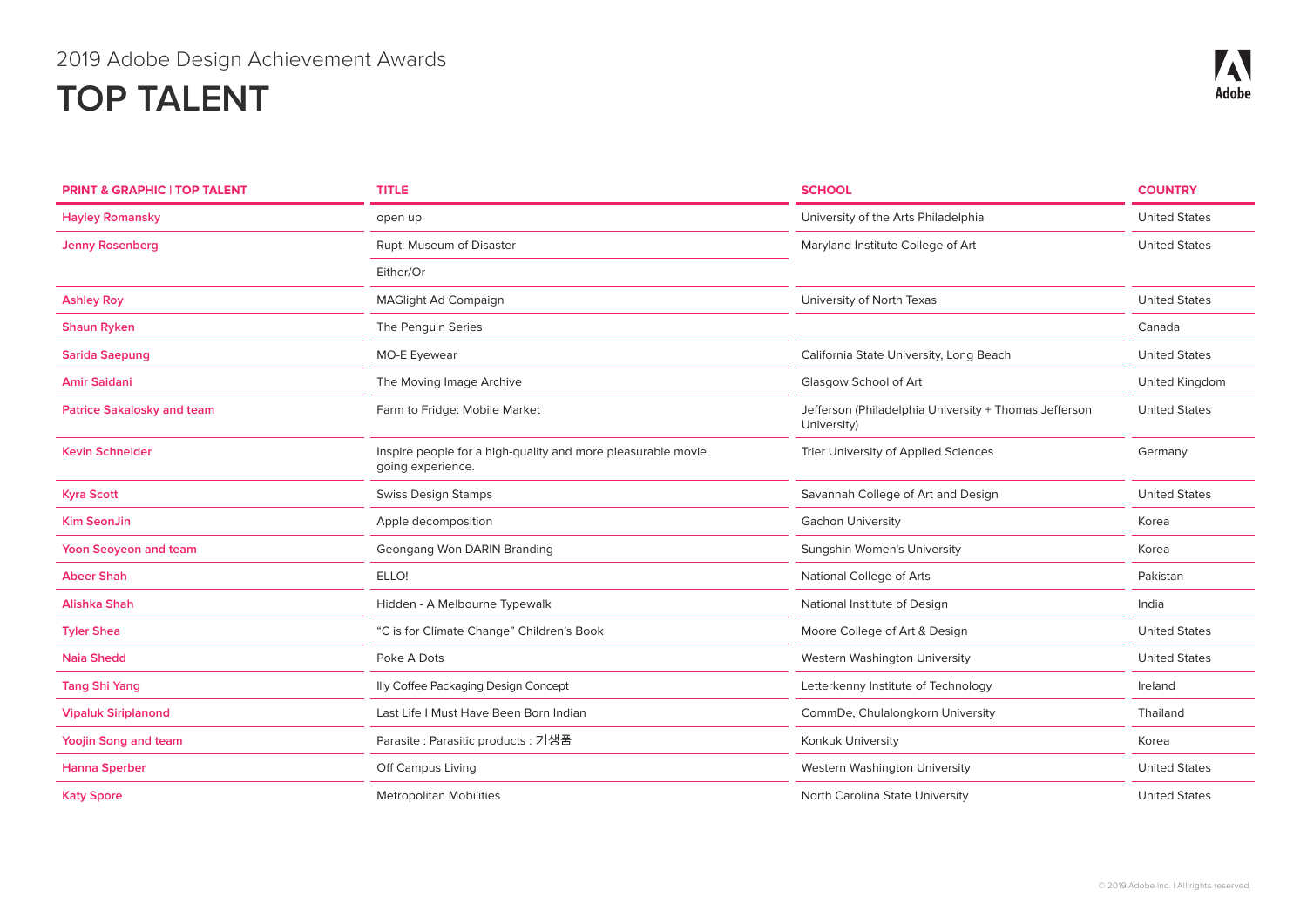| <b>PRINT &amp; GRAPHIC   TOP TALENT</b> | <b>TITLE</b>                                          | <b>SCHOOL</b>                                        | <b>COUNTRY</b>       |
|-----------------------------------------|-------------------------------------------------------|------------------------------------------------------|----------------------|
| Signe Stjärnqvist                       | <b>PARROTS</b>                                        | Brobygrafiska                                        | Sweden               |
|                                         | Sarek Perfume (Signe Stjärnqvist and team)            |                                                      |                      |
| <b>Jing Sun</b>                         | Animals                                               | <b>RMIT University</b>                               | Australia            |
| <b>Ziyao Sun</b>                        | imaginary museum - Dot Museum                         | Maryland Institute College of Art                    | <b>United States</b> |
| <b>Danielle Sundell</b>                 | A Global Battle: HIV/AIDS Today                       | University of California Berkeley                    | <b>United States</b> |
| <b>Fylbert Marion Tan</b>               | <b>Bordering Flags</b>                                | Ontario College of Art and Design University         | Canada               |
| Hsing-ya Tang and team                  | Taiwanese Association of Computer-Human Interaction   | National Taiwan University of Science and Technology | Taiwan               |
| <b>YU-TING TANG</b>                     | 100 Percent (YU-TING TANG and team)                   | <b>Ling Tung University</b>                          | Taiwan               |
|                                         | 需要什麼改善 (YU-TING TANG and team)                        |                                                      |                      |
| <b>Bradlee Thielen</b>                  | The Teriyaki Bar                                      | Western Washington University                        | <b>United States</b> |
| <b>Eve Tran</b>                         | Norwegian Wood Book Cover                             | Savannah College of Art and Design                   | <b>United States</b> |
| <b>Shannon Tsai</b>                     | Into the Abyss: The Sense of Perception               | Art Center College of Design                         | <b>United States</b> |
|                                         | <b>TYPO LA 2019</b>                                   |                                                      |                      |
| <b>Samantha Tully</b>                   | Abraini, Luxury Pasta Packaging                       | <b>RMIT University</b>                               | Australia            |
| <b>Vanessa Van Den Elzen</b>            | Project Yuri: The Ultimate Space Race                 | University of Wisconsin - Stevens Point              | <b>United States</b> |
| <b>Josephine Vuong</b>                  | 123 Number Puzzle                                     | <b>OCAD University</b>                               | Canada               |
| <b>Qiang Wang</b>                       | UCLA School of the Arts and Architecture Celebrations | University of California Los Angeles                 | <b>United States</b> |
| Natcha Watcharawittayakul               | :Unsea                                                | Chulalongkorn University                             | Thailand             |
| <b>Lih-Ying Wen</b>                     | Lonely Planet Kaohsiung Tourist Map                   | National Taiwan Normal University                    | Taiwan               |
| <b>Wu Wenjuan</b>                       | THE BOOK OF SEED 種子包裝設計                               | National Taiwan University of Science and Technology | Taiwan               |
| <b>Alexandra Wiberg Rasmussen</b>       | five                                                  | University of Lincoln                                | United Kingdom       |
| Evan Wijaya                             | Adiyapi                                               | Universitas Pelita Harapan                           | Indonesia            |
| <b>Michaela Williams</b>                | <b>ICHI</b>                                           | <b>Temple University</b>                             | <b>United States</b> |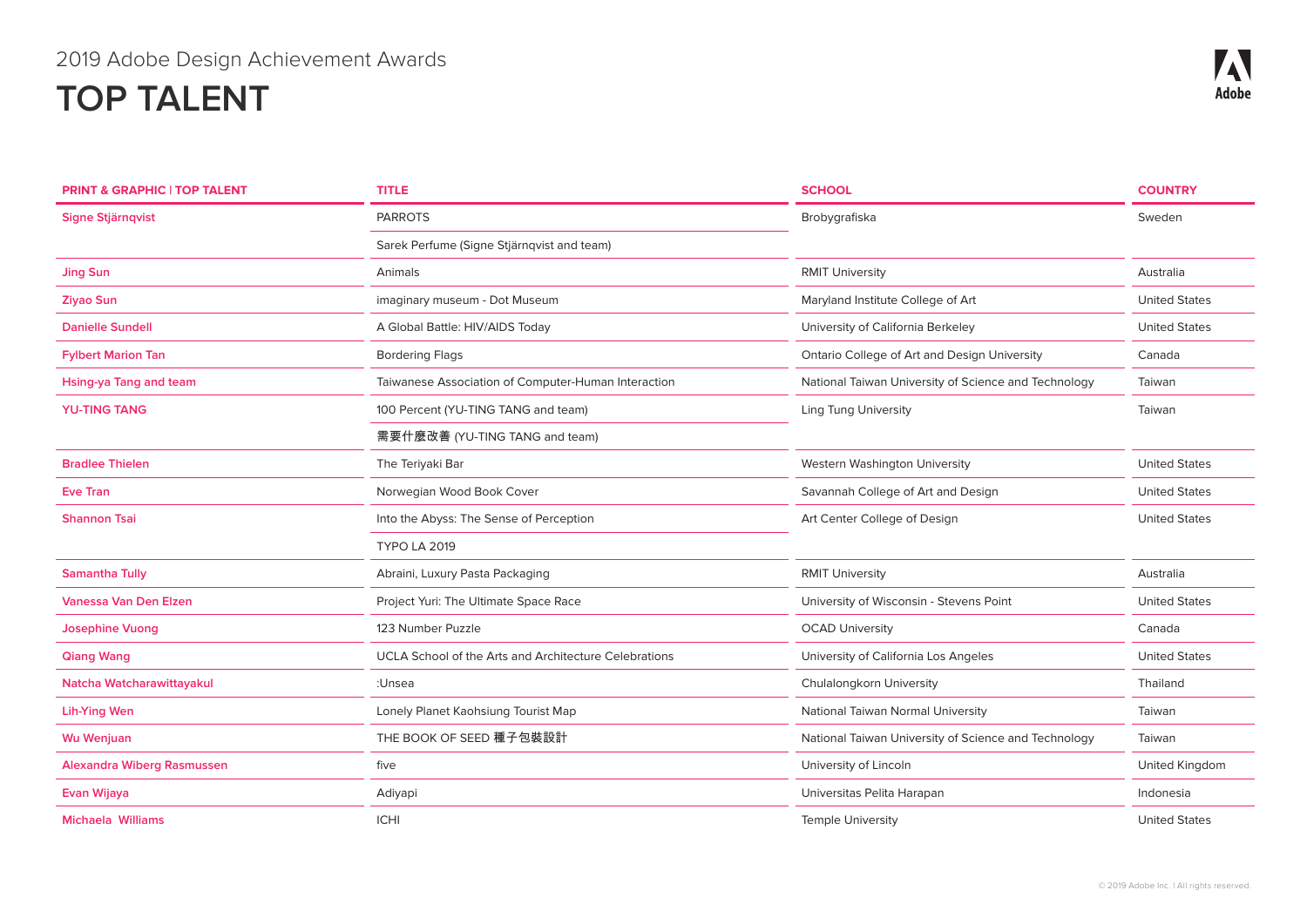| <b>PRINT &amp; GRAPHIC   TOP TALENT</b> | <b>TITLE</b>                                                                           | <b>SCHOOL</b>                                          | <b>COUNTRY</b>       |
|-----------------------------------------|----------------------------------------------------------------------------------------|--------------------------------------------------------|----------------------|
| <b>DA WU</b>                            | YUPIN VILLA                                                                            | National Taipei University of Technology               | Taiwan               |
| <b>Zongyi Xie and team</b>              | 龍山寺時裝週   Long-Shan Temple Fashion Project                                              | National Taiwan University of Science and Technology   | Taiwan               |
| <b>Shuaiqi Xiong</b>                    | self-awareness                                                                         | Rochester Institute of Technology                      | <b>United States</b> |
| <b>Andrew Xu</b>                        | Art and Form 汉字艺术                                                                      | Academy of Art University                              | <b>United States</b> |
| Haluka Yagi                             | <b>Braille Literacy Canada Community Report</b>                                        | <b>Capilano University</b>                             | Canada               |
| Jyun-Ru Yan and team                    | Turn Tea                                                                               | <b>FuJen Catholic University</b>                       | Taiwan               |
| <b>DAN YANG</b>                         | Flower Power Inc. - A Magic Herbal Wonderland / Rebranding                             | <b>School of Visual Arts</b>                           | <b>United States</b> |
| PO ZHI YANG and team                    | #FELD!                                                                                 | National Taiwan University of Science and Technology   | Taiwan               |
| <b>Shiang-jye Yang</b>                  | Songs of the Wanderers                                                                 | Art Center College of Design                           | <b>United States</b> |
| Lee Yee Qing                            | A branding project for a traditional bakery in rural area.                             | Tunku Abdul Rahman College                             | Malaysia             |
| Han Yun Yeh                             | Plum Abstraction Package Design                                                        | National Taiwan University of Science and Technology   | Taiwan               |
| <b>HUYU</b>                             | Hybrid                                                                                 |                                                        | Taiwan               |
| <b>Quinta Yu</b>                        | Across The Bridge: Hong Kong Contemporary Artists                                      | Art Center College of Design                           | <b>United States</b> |
| QIU YU-QI and team                      | Creative surrounding                                                                   | Cheng-Shiu University                                  | Taiwan               |
| <b>Mac Zafarana</b>                     | Living Culture                                                                         | Savannah College of Art and Design                     | <b>United States</b> |
| LU ZHOU                                 | 台北市立動物園識別系統 Taipei Zoo Brand Identity Design                                           | National Taiwan University of Science and Technology   | Taiwan               |
| <b>Tianhang Zhu</b>                     | Le Corbusier Documentary Visual Design                                                 | Royal College of Art                                   | United Kingdom       |
| Hui-Xin Zhuang and team                 | Spice of God                                                                           | China University of Technology                         | Taiwan               |
| 佳美 李 and team                           | <b>Happy Conduction</b>                                                                | National Taichung University of Science and Technology | Taiwan               |
| 王 柏瑋 and team                           | EWA 電子零件再製所                                                                            | Ming Chuan University                                  | Taiwan               |
| 幸樊                                      | 「在,身體的現場」2018水田部落行為藝術節主視覺設計 Waterfield Studio<br>Perfomance Art Festival Visual design | <b>NTUST</b>                                           | Taiwan               |
| <b>Quinta Yu</b>                        | Across The Bridge: Hong Kong Contemporary Artists                                      | Art Center College of Design                           | <b>United States</b> |
| <b>HUYU</b>                             | Hybrid                                                                                 |                                                        | France               |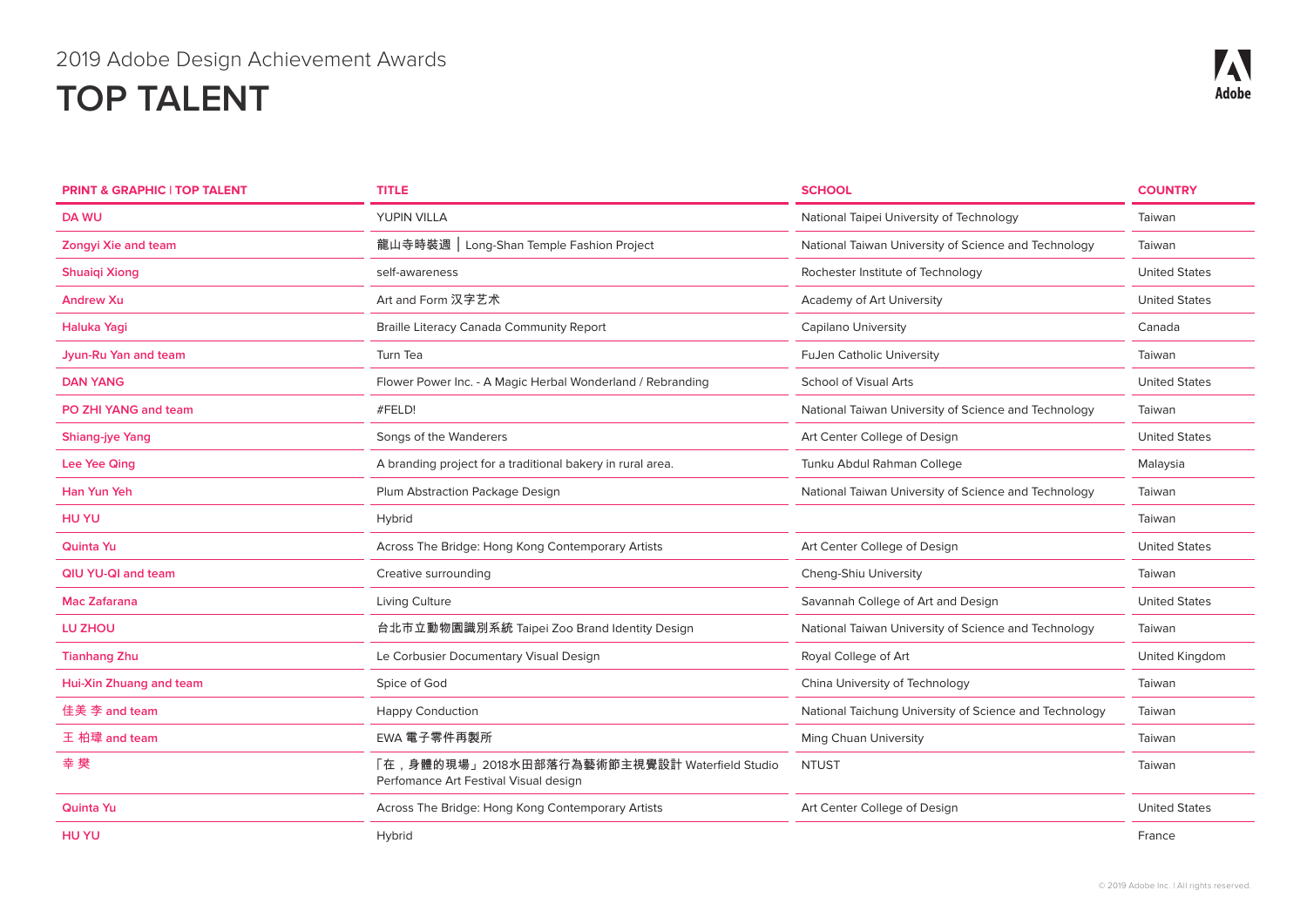# 2019 Adobe Design Achievement Awards

# **TOP TALENT**

| <b>PRINT &amp; GRAPHIC   TOP TALENT</b> | <b>TITLE</b>                                                                              | <b>SCHOOL</b>                                          | <b>COUNTRY</b>       |
|-----------------------------------------|-------------------------------------------------------------------------------------------|--------------------------------------------------------|----------------------|
| QIU YU-Q and team I                     | Creative surrounding                                                                      | Cheng-Shiu University                                  | Taiwan               |
| Mac Zafarana                            | Living Culture                                                                            | Savannah College of Art and Design                     | <b>United States</b> |
| LU ZHOU                                 | 台北市立動物園識別系統 Taipei Zoo Brand Identity Design                                              | National Taiwan University of Science and Technology   | Taiwan               |
| <b>Tianhang Zhu</b>                     | Le Corbusier Documentary Visual Design                                                    | Royal College of Art                                   | United Kingdom       |
| Hui-Xin Zhuang and team                 | Spice of God                                                                              | China University of Technology                         | Taiwan               |
| 佳美 李 and team                           | <b>Happy Conduction</b>                                                                   | National Taichung University of Science and Technology | Taiwan               |
| 王 柏瑋 and team                           | EWA 電子零件再製所                                                                               | Ming Chuan University                                  | Taiwan               |
| 幸樊                                      | ,身體的現場」2018水田部落行為藝術節主視覺設計 Waterfield Studio<br>在<br>Perfomance Art Festival Visual design | <b>NTUST</b>                                           | Taiwan               |

| <b>DIGITAL PRODUCTS + EXPERIENCES   TOP TALENT</b> | <b>TITLE</b>                                   | <b>SCHOOL</b>                           | <b>COUNTRY</b>       |
|----------------------------------------------------|------------------------------------------------|-----------------------------------------|----------------------|
| <b>Afthab Ali</b>                                  | Retrospect - Augmented Retro                   | National Institute of Design            | India                |
| Donghee An                                         | <b>Museum Dating Application</b>               | School of Visual Arts                   | Korea                |
| <b>Bharat Apat</b>                                 | Draw AR                                        | National Institute of Design            | India                |
| <b>Inyeop Baek</b>                                 | <b>ZEPHYROS</b>                                | Konkuk University                       | Korea                |
| <b>Mackinzi Blank and team</b>                     | Felo                                           | Savannah College of Art and Design      | <b>United States</b> |
| <b>Hollis Campbell</b>                             | The Jersey Cape                                | Tyler School of Arts                    | <b>United States</b> |
|                                                    | Happy Hour                                     |                                         |                      |
| <b>Park Chan Woo and team</b>                      | <b>MOBI</b>                                    | Myongji University                      | Korea                |
| <b>Hardik Chandrahas</b>                           | Tour De Drugs                                  | National Institute of Design, Bangalore | India                |
|                                                    | Gomantak Jevom: Tracing Goa's Culinary History |                                         |                      |
| <b>Leo Chazalon and team</b>                       | Pledgee - Sponsorship Reimagined               | University of British Columbia          | Canada               |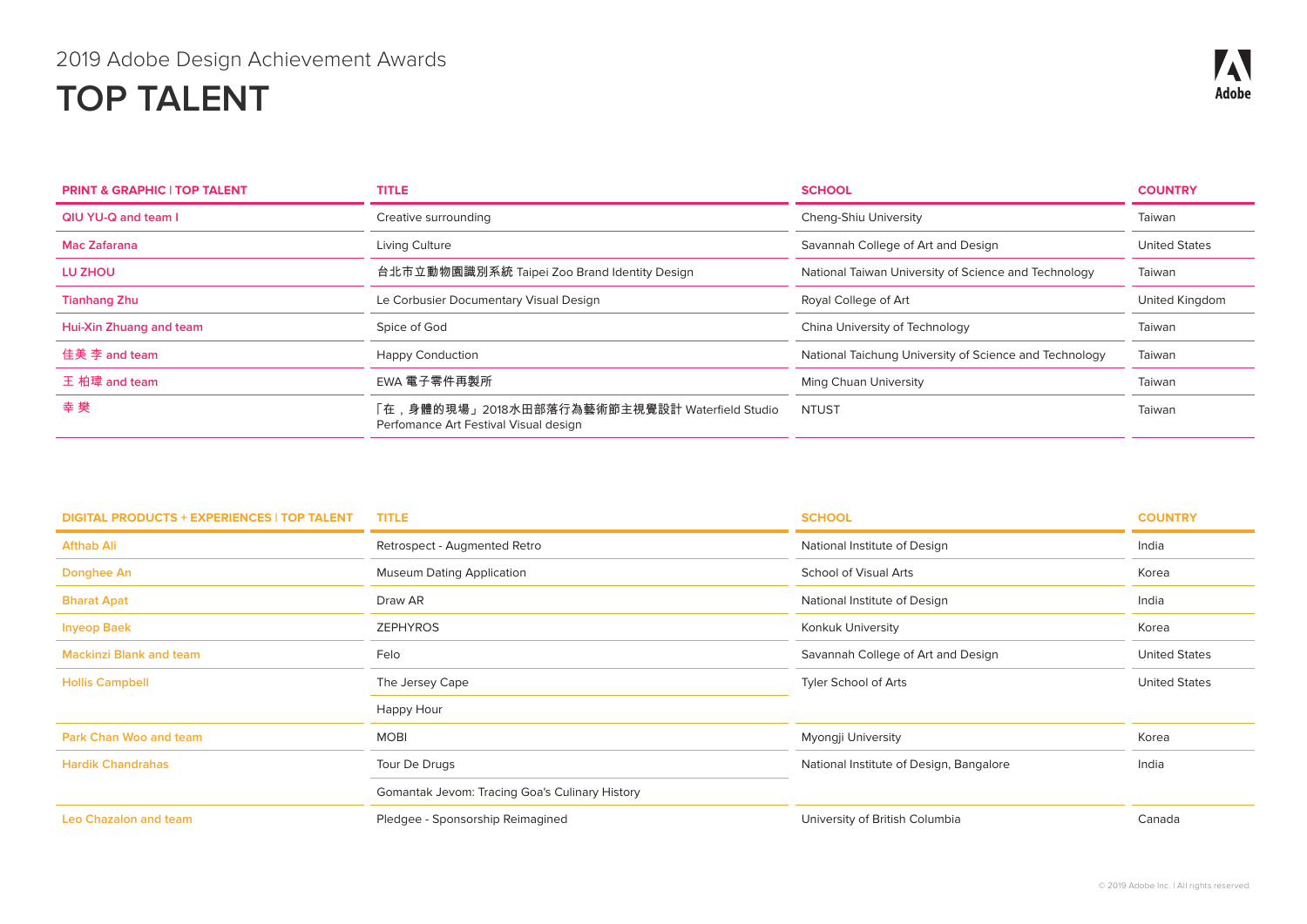| <b>DIGITAL PRODUCTS + EXPERIENCES   TOP TALENT</b> | <b>TITLE</b>                                                                  | <b>SCHOOL</b>                                        | <b>COUNTRY</b>       |
|----------------------------------------------------|-------------------------------------------------------------------------------|------------------------------------------------------|----------------------|
| <b>Michelle Chiu</b>                               | <b>Constellation Mapper</b>                                                   | Georgia Institute of Technology                      | <b>United States</b> |
| Dongjai Cho and team                               | <b>Met Polaris</b>                                                            | School of Visual Arts                                | <b>United States</b> |
| <b>Sanket Choudhary</b>                            | <b>Active Society</b>                                                         | Mahatma Gandhi Centennial Sindhu High School, Nagpur | India                |
| <b>Md Sharif Newaz Chowdhury</b>                   | FurnitAR                                                                      |                                                      | Bangladesh           |
| <b>Jaclyn Corallo</b>                              | Myrdal Homewares Packaging                                                    | <b>RMIT University</b>                               | Australia            |
| <b>Saloni Dhawan</b>                               | Brease: Asthma Management App                                                 | <b>NID</b>                                           | India                |
| <b>Amine el Haiba</b>                              | <b>WHITE AND BLACK</b>                                                        | Academy of Design                                    | Morocco              |
| <b>Jude Fan</b>                                    | Sustainable living in the countryside in 2030 with integrated mobility        | Coventry School of Art & Design                      | United Kingdom       |
| <b>Christine Fwu</b>                               | <b>Healing Herbs</b>                                                          | <b>Emily Carr University</b>                         | Canada               |
| <b>Suk Go</b>                                      | REFRAMING OF BEING FORGOTTEN; Visualizing Korean Traditional Music,<br>Sinawi |                                                      | Korea                |
| <b>Nehal Gulati</b>                                | <b>Emerging Technology</b>                                                    | National Institute of Design                         | India                |
| <b>Feifei Guo</b>                                  | Confront your microaggressions                                                | Rochester Institute of Technology - CIAS             | <b>United States</b> |
| <b>Amber Haake</b>                                 | <b>Bitter Brewers</b>                                                         | Milwaukee Institute of Art and Design                | <b>United States</b> |
| Seohee Hong and team                               | <b>NOPE</b>                                                                   | <b>Hongik University</b>                             | Korea                |
| <b>Hyek Im</b>                                     | <b>AMC Theaters Rebranding</b>                                                | Art Center College of Design                         | <b>United States</b> |
| Rajesh K                                           | Visualising Panchang from Vedic Astrology                                     | National Institute of Design                         | India                |
| <b>Simon Kafmann</b>                               | Volvo We                                                                      | Umeå Institute of Design                             | Sweden               |
| <b>Madhushree Kamak</b>                            | Medic <sub>8</sub>                                                            | National Institute of Design                         | India                |
| <b>Taehyun Kang and team</b>                       | <b>Curling Helper</b>                                                         | <b>Hongik University</b>                             | Korea                |
| Aditi Khazanchi and team                           | Embark   A Journey of Cultural Discoveries                                    | Rochester Institute of Technology                    | <b>United States</b> |
| <b>Han Jun Kim</b>                                 | Loupe / American Museum of Natural History                                    | <b>School of Visual Arts</b>                         | <b>United States</b> |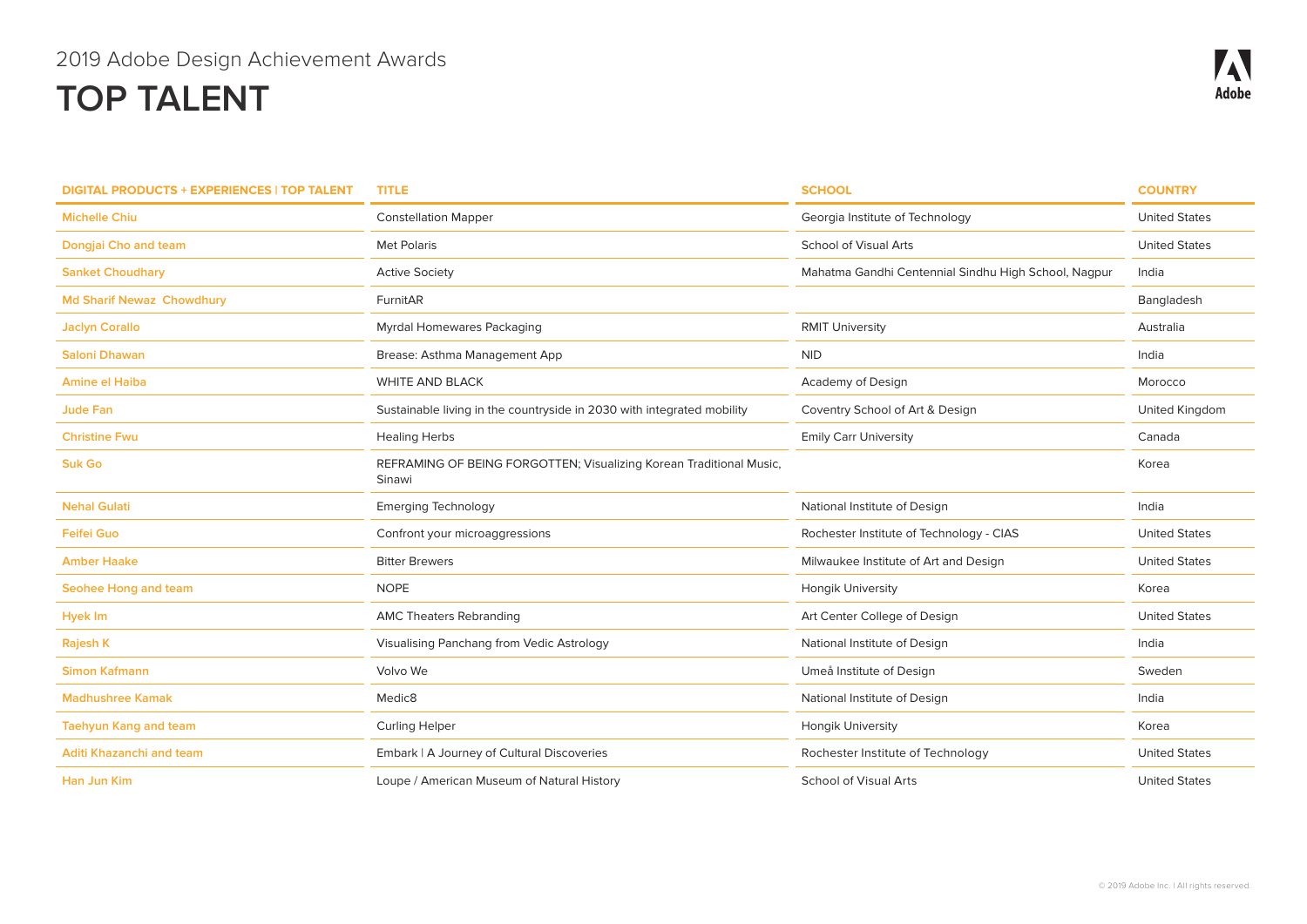| <b>DIGITAL PRODUCTS + EXPERIENCES   TOP TALENT</b> | <b>TITLE</b>                                                    | <b>SCHOOL</b>                                                            | <b>COUNTRY</b>       |
|----------------------------------------------------|-----------------------------------------------------------------|--------------------------------------------------------------------------|----------------------|
| <b>Hyewon Kim and team</b>                         | FITOY - Smart Fitness Center                                    | Hongik University                                                        | Korea                |
| Jaegeun Kim                                        | <b>SOLEIL</b>                                                   | Sangmyung University                                                     | Korea                |
| <b>Jiyeon Kim</b>                                  | Milieu                                                          | <b>School of Visual Arts</b>                                             | <b>United States</b> |
| <b>Sugyeong Kim and team</b>                       | Maybe                                                           | Sookmyung Women's University                                             | Korea                |
| <b>YURIM KIM and team</b>                          | Taylor Website Experience                                       | Sungshin Women's University                                              | Korea                |
| <b>Hyeokryl Kwon and team</b>                      | Share Blood, Share Life                                         | <b>Sangmyung University</b>                                              | Korea                |
| <b>Minjung Kwon</b>                                | App for Lotte World Theme Park in Seoul (Minjung Kwon and team) | Hongik University                                                        | Korea                |
|                                                    | islet's: Game App for Zero Waste (Minjung Kwon and team)        |                                                                          |                      |
| <b>Wonjae Lee and team</b>                         | Pingpong - Pet Communication Service                            | <b>Hanyang University</b>                                                | Korea                |
| <b>Xiaoyue Liu</b>                                 | Where Did All the Squirrels Go                                  | <b>School of Visual Arts</b>                                             | <b>United States</b> |
| <b>Konrad Losiak and team</b>                      | Nanoverse                                                       | Ringling College of Art & Design                                         | <b>United States</b> |
| <b>Jenna Maudlin</b>                               | play.world                                                      | Duncan of Jordanstone College of Art and Design,<br>University of Dundee | United Kingdom       |
| <b>Vithoon Mehra</b>                               | <b>VIZABLE</b>                                                  | Vancouver Film School                                                    | Canada               |
| <b>Isha Mehta</b>                                  | <b>Outfix Application</b>                                       | Rochester Institute of Technology                                        | <b>United States</b> |
| <b>Morgan Merrick</b>                              | Ally: An App for Refugees                                       | Rochester Institute of Technology                                        | <b>United States</b> |
| <b>Stevie Miller</b>                               | PrezPro                                                         | <b>College for Creative Studies</b>                                      | <b>United States</b> |
| <b>YUNGI MIN and team</b>                          | <b>Lizard Vacuum</b>                                            | 상명대학교                                                                    | Korea                |
| <b>Nate Mohler</b>                                 | Noctis Lux                                                      | <b>UCLA</b>                                                              | <b>United States</b> |
| Lesego Molaudi and team                            | Overruled                                                       | Vega School                                                              | South Africa         |
| <b>Elisabeth Morris</b>                            | + Kitchen Scale                                                 | University of Cincinnati                                                 | <b>United States</b> |
| Victoria ng                                        | Cuppa                                                           | University of Technology Sydney                                          | Australia            |
| <b>Alissa Outwater</b>                             | More than Muses                                                 | Moore College of Art & Design                                            | <b>United States</b> |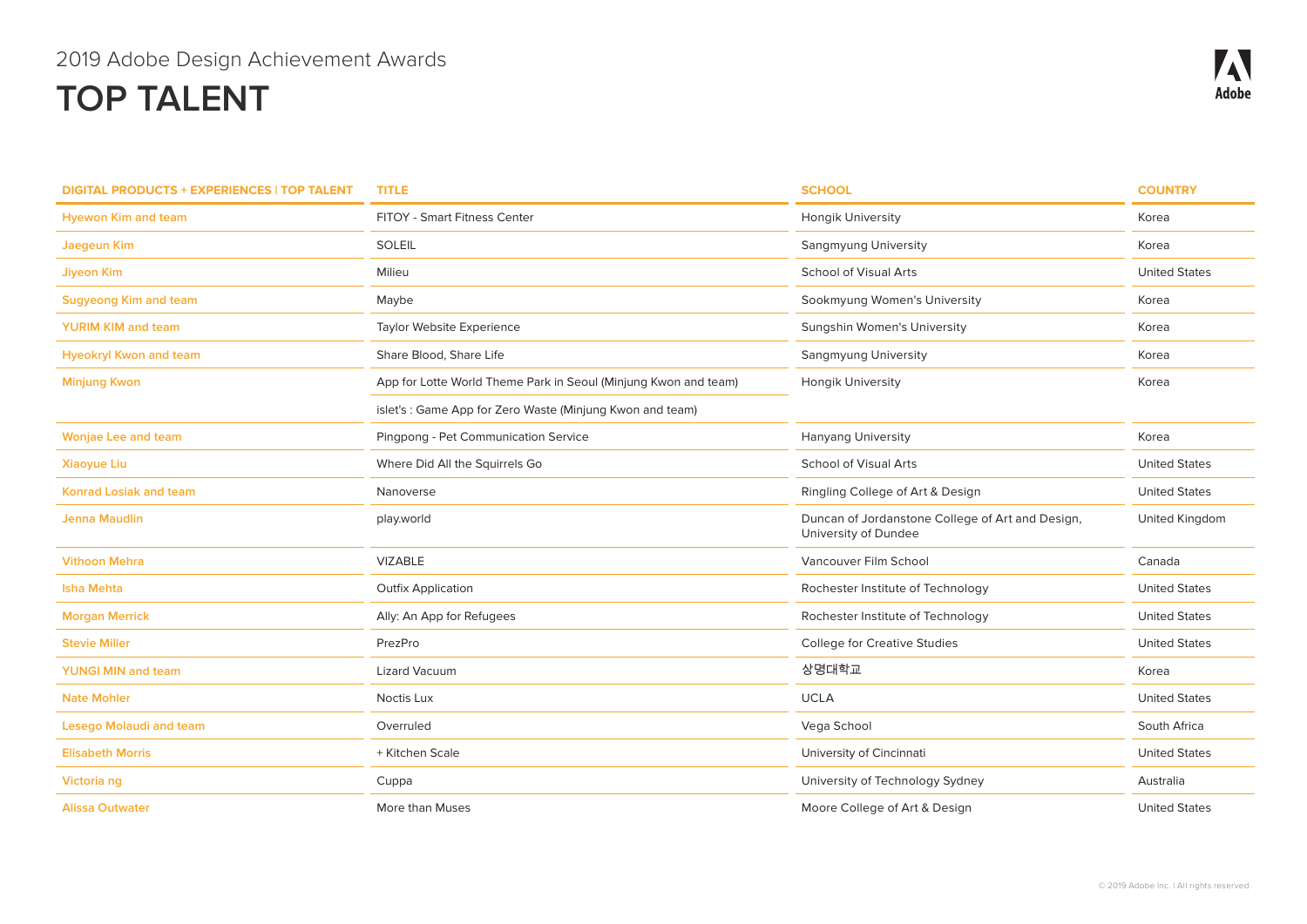| <b>DIGITAL PRODUCTS + EXPERIENCES   TOP TALENT</b> | <b>TITLE</b>                                                  | <b>SCHOOL</b>                                        | <b>COUNTRY</b>       |
|----------------------------------------------------|---------------------------------------------------------------|------------------------------------------------------|----------------------|
| <b>Cheolsu Park</b>                                | Guide                                                         | Chung-Ang University                                 | Korea                |
|                                                    | Revolver                                                      |                                                      |                      |
| <b>Rithesh Rama and team</b>                       | <b>ALIVIO</b>                                                 | Savannah College of Art and Design                   | <b>United States</b> |
| Seoungyeon Roh and team                            | ploom                                                         | <b>Ewha Womans University</b>                        | Korea                |
| <b>Glo Romy</b>                                    | <b>NAPTURAL</b>                                               | York Sheridan Joint Program in Design                | Canada               |
| <b>Manish Saini</b>                                | Healthcare Supply Chain for Government Primary Health Centres | National Institute of Design                         | India                |
| <b>Luka Schulz and team</b>                        | O-Whale                                                       | Rochester Institute of Technology                    | <b>United States</b> |
| Yewon Shin                                         | Apple Music Visualizer                                        | Fashion Institute of Technology                      | <b>United States</b> |
| Sayani Sinha                                       | Bloom                                                         | National Institute of Design                         | India                |
| <b>Thano Sipsis and team</b>                       | Travapet - Pet Travel Assistance                              | York Sheridan Joint Program in Design                | Canada               |
| <b>Ritika Srikumar</b>                             | <b>Pratham Books Website</b>                                  |                                                      | India                |
| Kwon Sung Hyun and team                            | <b>ENSEMBLE</b>                                               | Sangmyung University                                 | Korea                |
| <b>Cathryne Szczepanik and team</b>                | Dröm: A Collaborative Rhythm Experience                       | Rochester Institute of Technology                    | <b>United States</b> |
| <b>Kelly Tetrault</b>                              | National Zoo App                                              | Virginia Tech                                        | <b>United States</b> |
|                                                    | Hip Hop Music Festival App                                    |                                                      |                      |
| Eve Tran                                           | Parkd App                                                     | Savannah College of Art and Design                   | <b>United States</b> |
| <b>Ekin Tumer</b>                                  | pant-re                                                       | Maryland Institute College of Art                    | <b>United States</b> |
| <b>Titus van Lierop and team</b>                   | The Chosen Ones                                               | Howest (Hogeschool West Vlaanderen) / Kortrijk       | Belgium              |
| <b>Landon Watnick</b>                              | Budweiser x NBA - Behind the Glory                            | Miami Ad School                                      | <b>United States</b> |
| <b>MINSUNG WOO</b>                                 | VOTA - Plant diary & SNS APP UX UI                            | <b>Hongik University</b>                             | Korea                |
| <b>Bernie Wu and team</b>                          | Colorfuel                                                     | National Taipei University of Technology             | Taiwan               |
| <b>Zongyi Xie and team</b>                         | COOCOO  <br><b>Postcard Exchange</b>                          | National Taiwan University of Science and Technology | Taiwan               |
| <b>Alexis Zenk</b>                                 | Phantaglass                                                   | Laguna College of Art + Design                       | <b>United States</b> |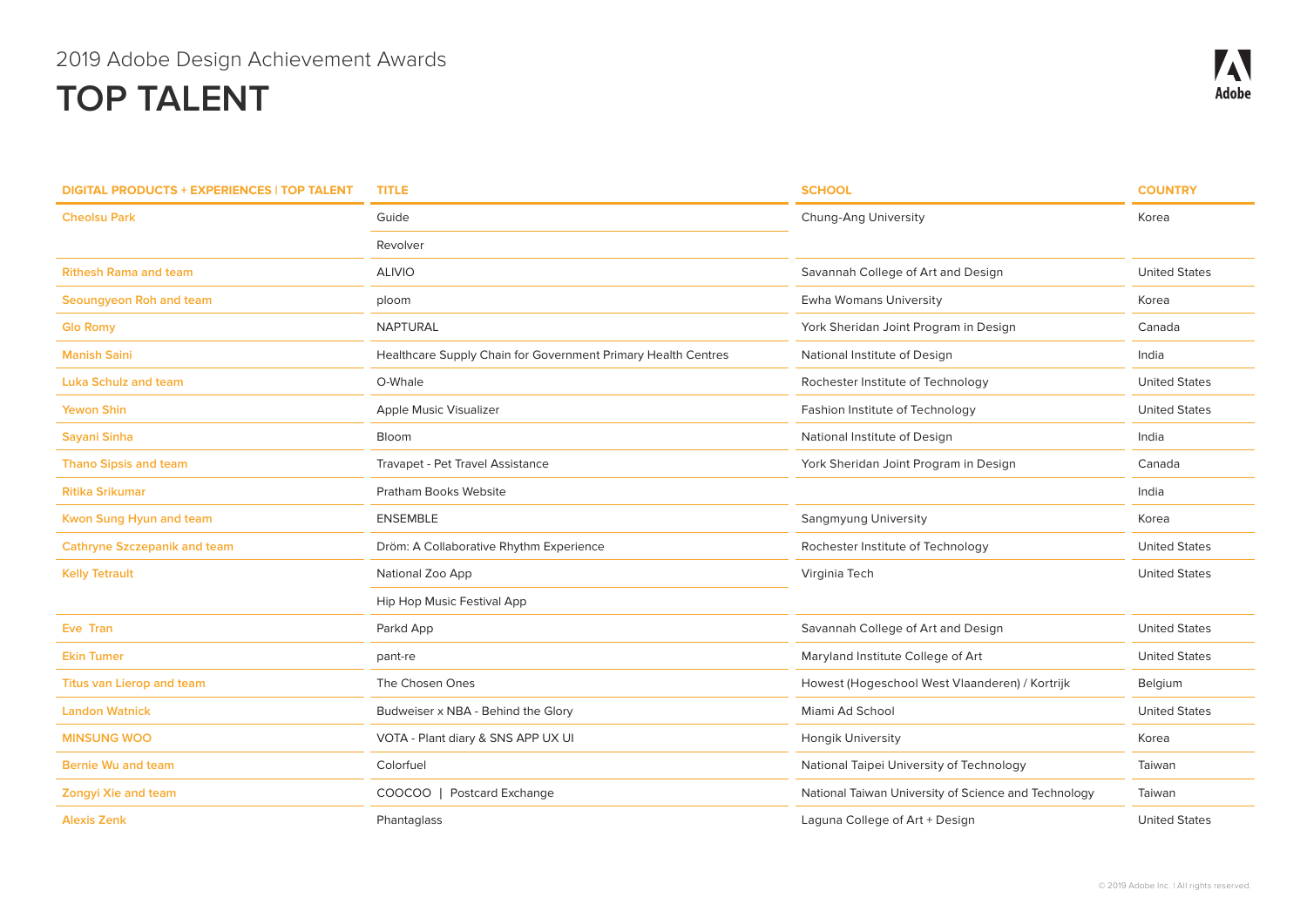| <b>DIGITAL PRODUCTS + EXPERIENCES   TOP TALENT</b> | <b>TITLE</b>                       | <b>SCHOOL</b>                                        | <b>COUNTRY</b>       |
|----------------------------------------------------|------------------------------------|------------------------------------------------------|----------------------|
| <b>Landon Watnick</b>                              | Budweiser x NBA - Behind the Glory | Miami Ad School                                      | <b>United States</b> |
| <b>MINSUNG WOO</b>                                 | VOTA - plant diary & SNS app UX UI | Hongik University                                    | South Korea          |
| Bernie Wu and team                                 | Colorfuel                          | National Taipei University of Technology             | Taiwan               |
| Zongyi Xie and team                                | <b>Postcard Exchange</b><br>COOCOO | National Taiwan University of Science and Technology | Taiwan               |
| <b>Alexis Zenk</b>                                 | Phantaglass                        | Laguna College of Art + Design                       | <b>United States</b> |

| <b>MOTION GRAPHICS + ANIMATION   TOP TALENT</b> | <b>TITLE</b>                                        | <b>SCHOOL</b>                      | <b>COUNTRY</b>       |
|-------------------------------------------------|-----------------------------------------------------|------------------------------------|----------------------|
| <b>Douglas Alberts</b>                          | Ted Ed - How Tall Can a Tree Grow                   | Ringling College of Art & Design   | <b>United States</b> |
|                                                 | Common Expressions in Succession                    |                                    |                      |
|                                                 | <b>Brother</b>                                      |                                    |                      |
| <b>Clarisse Angkasa</b>                         | Oolong the Llama                                    | Rhode Island School of Design      | <b>United States</b> |
| <b>Ashley Aviles</b>                            | The Bloody Taboo                                    | Fashion Institute of Technology    | <b>United States</b> |
| <b>Jason Bae</b>                                | The Rise of Reformation                             | Art Center College of Design       | <b>United States</b> |
| <b>Chun Chun Chang</b>                          | On the Run                                          | University of Southern California  | <b>United States</b> |
| <b>Yi-Chi Chou</b>                              | Story Of Your Life                                  | Savannah College of Art and Design | <b>United States</b> |
| Julia Chu                                       | How to Make a Hard Boiled Egg                       | Rhode Island School of Design      | <b>United States</b> |
| <b>Karen Grace De Lara</b>                      | Seeking Light                                       |                                    | Australia            |
| <b>Kate Dennehy</b>                             | To Share is to Halve                                | National College of Art and Design | Ireland              |
| Abby deWitt                                     | The Importance of Education                         | <b>Brigham Young University</b>    | <b>United States</b> |
| <b>Xuening E</b>                                | Fantasy Boom                                        | <b>School of Visual Arts</b>       | <b>United States</b> |
|                                                 | SVA Design Portfolios App 2019 (Xuening E and team) |                                    |                      |
| <b>Erin Flatters</b>                            | WE'RE GONNA PAY THE PRICE                           | <b>Monash University</b>           | Australia            |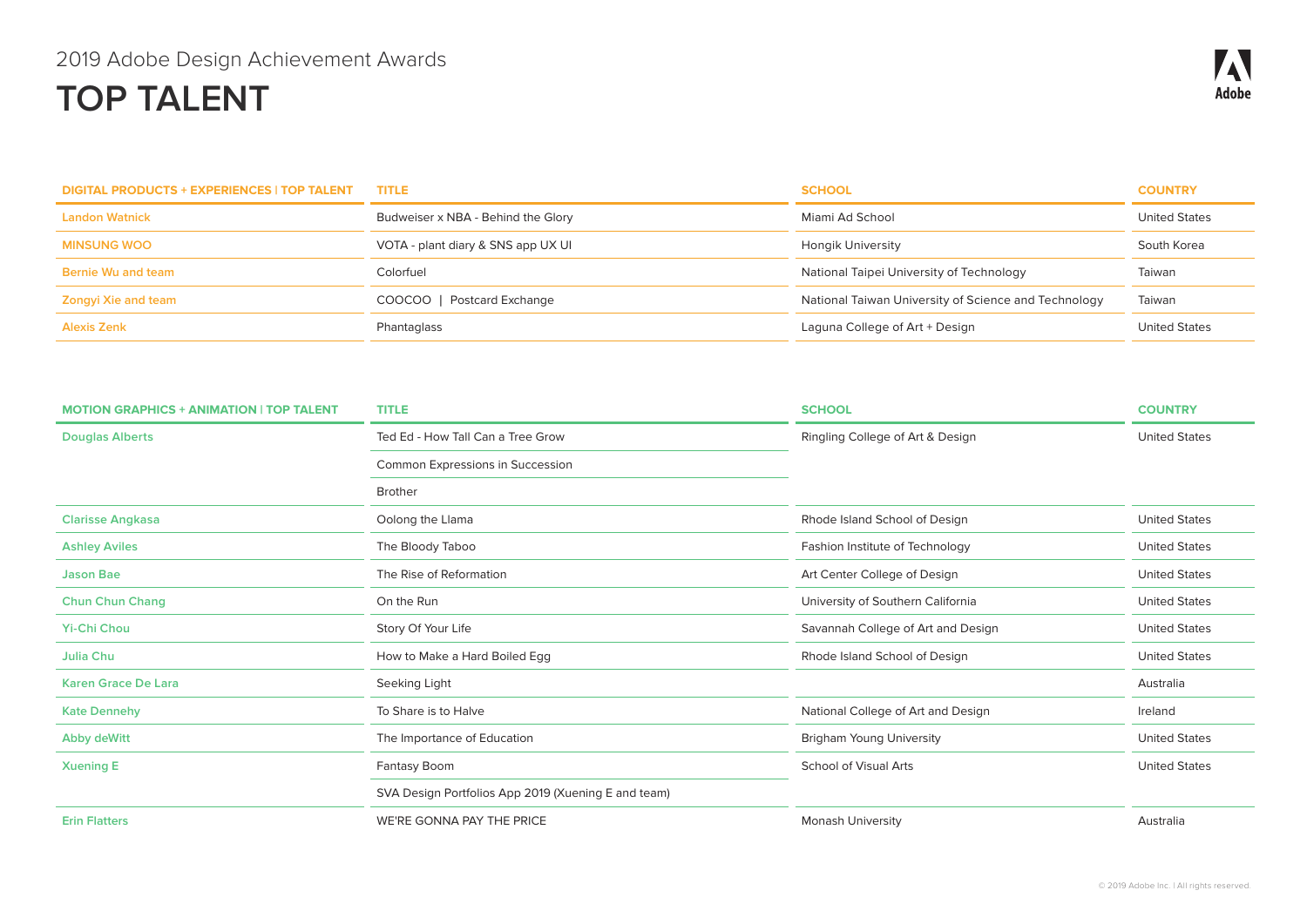| <b>MOTION GRAPHICS + ANIMATION   TOP TALENT</b> | <b>TITLE</b>                                  | <b>SCHOOL</b>                                       | <b>COUNTRY</b>       |
|-------------------------------------------------|-----------------------------------------------|-----------------------------------------------------|----------------------|
| <b>Josh Gibson</b>                              | 'Goliath' Music Video for Heno.               | California College of the Arts                      | <b>United States</b> |
| <b>Steven Guas</b>                              | The Dot                                       | <b>School of Visual Arts</b>                        | <b>United States</b> |
| <b>Nicole Harvey</b>                            | At A Dinner Party                             | University of Connecticut                           | <b>United States</b> |
| <b>Tsz Wing Ho</b>                              | Catgot                                        | City University of Hong Kong                        | Hong Kong            |
| <b>Celia Hsu</b>                                | Seven Rooms                                   | Savannah College of Art and Design                  | <b>United States</b> |
|                                                 | Perception (Celia Hsu and team)               |                                                     |                      |
|                                                 | AE/MG 4th Anniversary Party                   |                                                     |                      |
| <b>Inwei Hu</b>                                 | The Insights of Afternoon Tea                 | Chulalongkorn University                            | Thailand             |
| Kim Jieun and team                              | Whoever you are, it's in Airbnb.              | Seoul National University of Science and Technology | Korea                |
| Ina Joe                                         | The Boy                                       | <b>School of Visual Arts</b>                        | <b>United States</b> |
| <b>Haram Jung</b>                               | Back to the Future                            | Hansung University                                  | Korea                |
| Daria Khil                                      | Animated Video for Boost VR                   | Kharkiv State Academy of Design and Fine Arts       | Ukraine              |
| <b>Anthony Kim</b>                              | Toy                                           | <b>School of Visual Arts</b>                        | <b>United States</b> |
| <b>JINSUP KIM</b>                               | Technology of storytelling                    | School of Visual Arts                               | <b>United States</b> |
| Sarah Ji-Won Kim                                | Undergo                                       | <b>School of Visual Arts</b>                        | <b>United States</b> |
| Soohyun Kim                                     | Adaptability                                  | <b>School of Visual Arts</b>                        | <b>United States</b> |
|                                                 | Black                                         |                                                     |                      |
| <b>Austin Klubenspies</b>                       | Loupedeck / Moon / Northface - Logo Animation | Savannah College of Art and Design                  | <b>United States</b> |
| <b>Josephine Kostusiak</b>                      | <b>UI Animations</b>                          | <b>Temple University</b>                            | <b>United States</b> |
| <b>Mohan Lei</b>                                | CONNECT!                                      |                                                     | Australia            |
| Rongyu Li                                       | Legend of the Demon Cat - Title Design        | <b>School of Visual Arts</b>                        | <b>United States</b> |
| Sophie Linichenko                               | <b>CRESENTE</b>                               | Vancouver Film School                               | Canada               |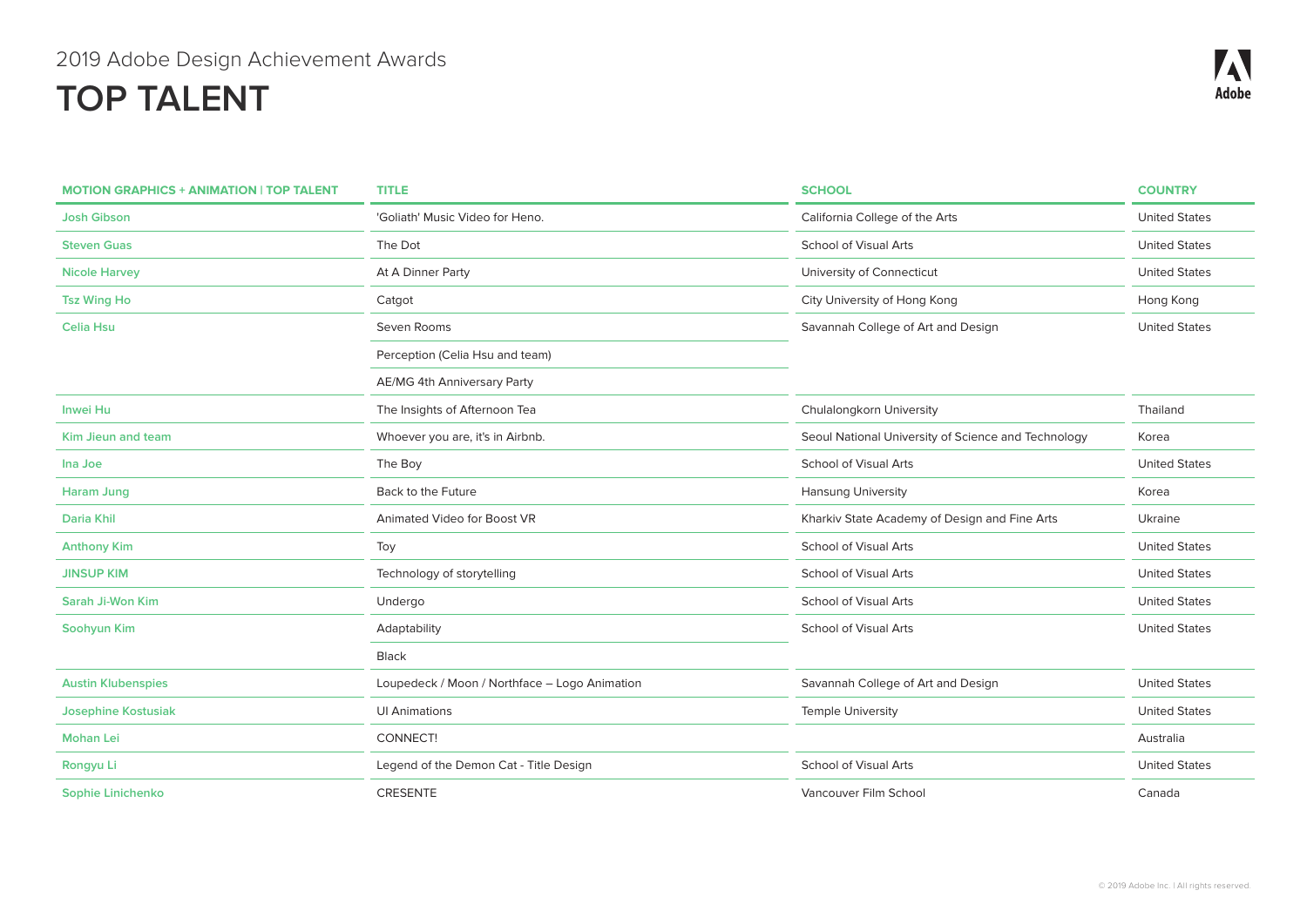| <b>MOTION GRAPHICS + ANIMATION   TOP TALENT</b> | <b>TITLE</b>                              | <b>SCHOOL</b>                                        | <b>COUNTRY</b>       |
|-------------------------------------------------|-------------------------------------------|------------------------------------------------------|----------------------|
| <b>Abraham Mast</b>                             | My Type of Day                            | <b>Belmont University</b>                            | <b>United States</b> |
| <b>Syddharth Mate</b>                           | 36 days of Kinetic Type                   | National Institute of Design                         | India                |
| <b>Will McCloskey</b>                           | Jacked In                                 | Rochester Institute of Technology                    | <b>United States</b> |
| <b>Marcelo Meneses and team</b>                 | Adidas Clima Ultraboost                   | Savannah College of Art and Design                   | <b>United States</b> |
| <b>Sydney Mills</b>                             | Love Bug                                  | Rhode Island School of Design                        | <b>United States</b> |
| <b>Conrad Moody and team</b>                    | Flicker                                   | University of Hertfordshire                          | United Kingdom       |
| <b>Nigel Ng</b>                                 | Big Lenbo - Dimensions (Music Video)      | University of Waterloo                               | Canada               |
| <b>Winona Noronha</b>                           | Rise                                      | New York University Tisch School of the Arts         | <b>United States</b> |
| Lesia Olesnyckyj                                | Principles of Graphic Design: Composition | <b>American University</b>                           | <b>United States</b> |
| <b>Natalie Palumbo</b>                          | Live Synesthesia                          | Ringling College of Art & Design                     | <b>United States</b> |
| <b>Songyi Park and team</b>                     | <b>BESTIVAL</b>                           | Savannah College of Art and Design                   | <b>United States</b> |
| <b>Yunho Park</b>                               | She is there                              | Savannah College of Art and Design                   | <b>United States</b> |
| <b>SHIVANGI PATEL</b>                           | 26 Days of Type                           | Sheridan College                                     | Canada               |
| Wu Pei-Chueh                                    | The future ruins - Taiwan                 | National Yunlin University of Science and Technology | Taiwan               |
| <b>Kaley Powers</b>                             | Roborina                                  | University of California Los Angeles                 | <b>United States</b> |
| <b>Derek Prinzi</b>                             | <b>Curious Collection of Macintosh's</b>  |                                                      | <b>United States</b> |
| <b>Rithesh Rama</b>                             | <b>GOOGLE CLOUD NEXT</b>                  | Savannah College of Art and Design                   | <b>United States</b> |
| <b>Naia Shedd</b>                               | The Story of 1000 Paper Cranes            | Western Washington University                        | <b>United States</b> |
| <b>NAIQING SHEN</b>                             | A Living Art                              | Vancouver Film School                                | Canada               |
| <b>Drew Shields</b>                             | The Gnarly Ghost                          | Maryland Institute College of Art                    | <b>United States</b> |
|                                                 | Mock Up Bumpers                           |                                                      |                      |
| <b>DOHEE SHIN</b>                               | <b>INSECT MUSEUM</b>                      |                                                      | Korea                |
| <b>Xin Song</b>                                 | Room                                      | <b>School of Visual Arts</b>                         | <b>United States</b> |